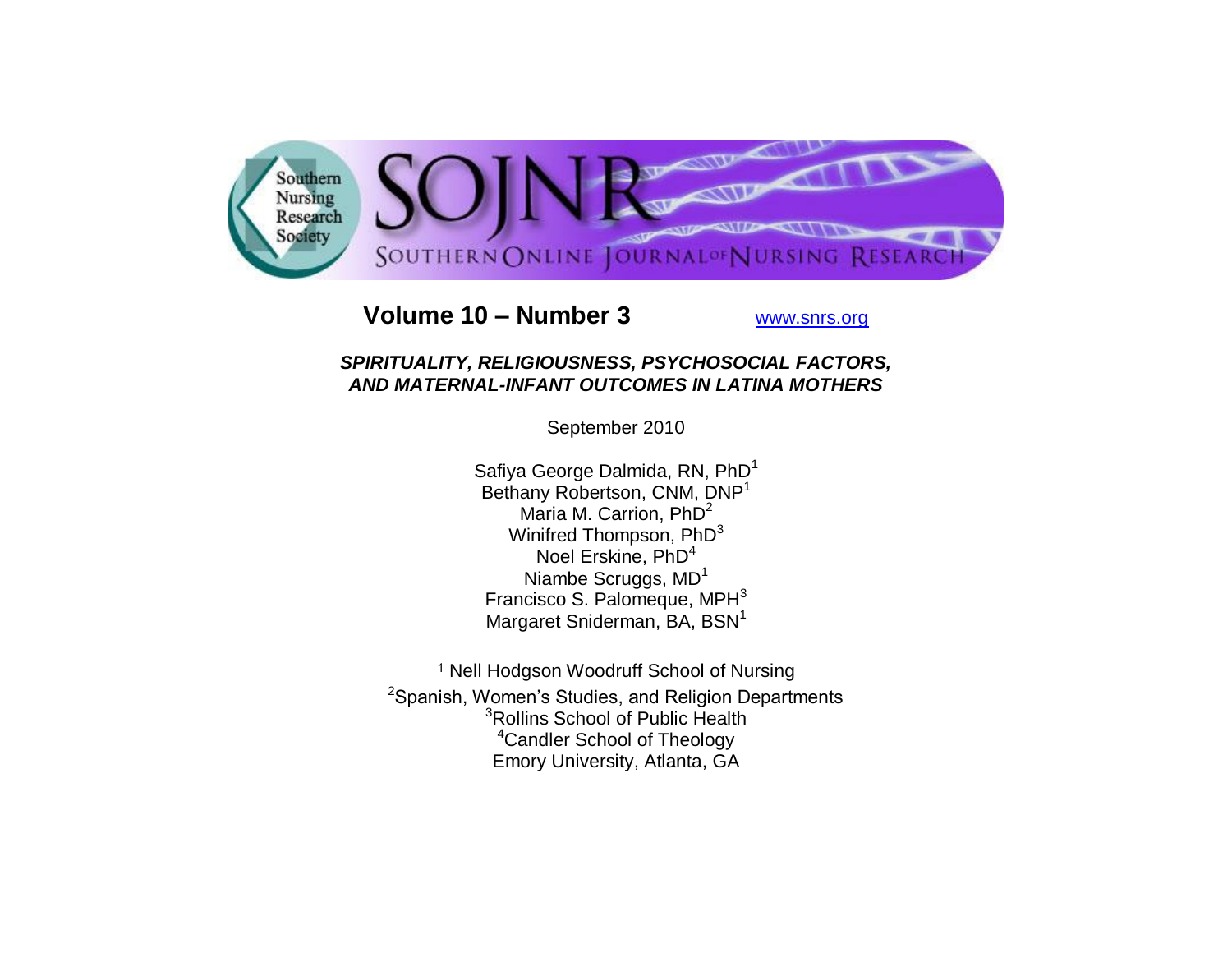#### *Acknowledgement*

The authors wish to thank Maria Francis, Dr. Andrew Dott, Sally Nieves, and Dr. Eric Brown for collaborating with us on this project and the Latina mothers who agreed to be interviewed. Grateful acknowledgement is also given to Emory University Religion and Public Health Collaborative, Office of University Community Partnerships and the Nell Hodgson Woodruff School of Nursing Center for Research on Symptoms, Symptom Interactions and Health Outcomes, which provided funding to support this research.

#### *Abstract*

Despite disadvantages, Latinas generally experience favorable birth outcomes. This longitudinal study examined associations among spiritual/religious and psychosocial factors and infant birth weight (IBW) among Latinas. **Setting/sample:** Eligibility criteria: 1) Latina/Hispanic; 2) 28-40 weeks pregnant; and 3) ≥18 years old. The total sample included 69 women. The mean age was 27.3(5.5) years. The majority were Mexican (71.4%), Catholic and "very"/"moderately" *religious* (65.2%) or *spiritual* (72.5%). Mean gestational weeks at delivery (GWD) was 39.6 weeks and mean IBW was 3370.4g. **Measurement/Analysis/Results:** Reliable Spanish-version questionnaires were used to interview women at baseline and 1-12 weeks after delivery. Data on demographics, pregnancy/prenatal history, depressive symptoms, spirituality, social support, quality of life (QOL), IBW, and GWD were collected. Correlations and regression statistics were calculated using SPSS 17.0 (alpha=p<.05). Spiritual/religious variables were significantly positively associated with social support, IBW and GWD and inversely associated with perceived stress and depressive symptoms. IBW was significantly positively correlated with social functioning QOL and inversely associated with selfesteem social support. Spirituality significantly (p=.003) explained 12.6% (R2-change) unique variance in IBW than covariates (R2=.343). **Discussion:** Spirituality/religiosity is important among Latina mothers and associated with psychosocial factors and birth outcomes. Spiritual and psychosocial factors should be routinely assessed and included in obstetrical care.

**Keywords:** Latina, pregnancy, birth outcomes, spirituality, religion

## *SPIRITUALITY, RELIGIOUSNESS, PSYCHOSOCIAL FACTORS, AND MATERNAL-INFANT OUTCOMES IN LATINA MOTHERS*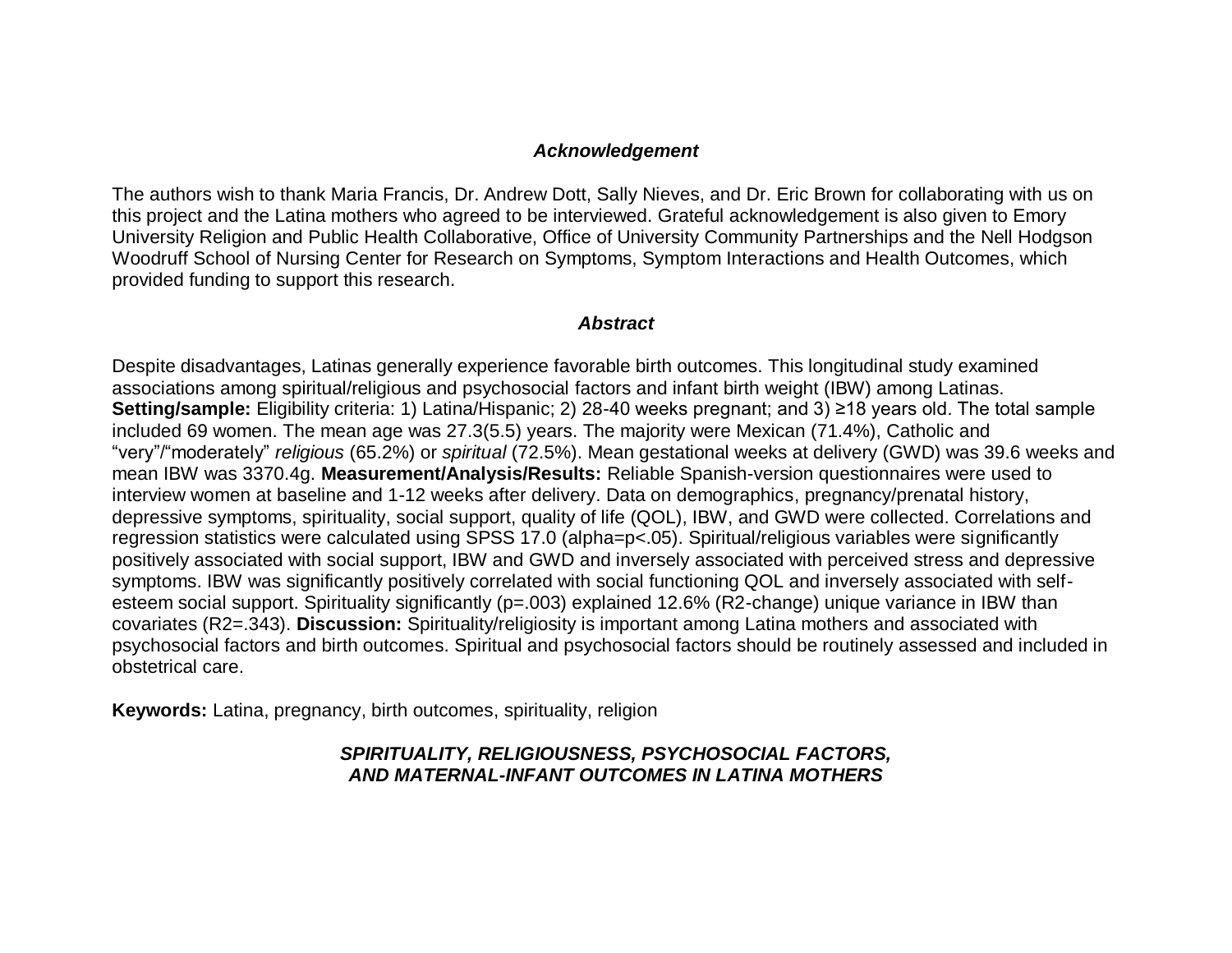#### **Introduction**

The second goal of Healthy People 2010 is to eliminate health disparities among different segments of the population, and specific objectives include the reduction of low birth weight (LBW) and preterm births[.](http://snrs.org/publications/SOJNR_articles2/n)**<sup>1</sup>** Furthermore, there is a global urgency to reduce maternal mortality by 75% and newborn and child mortality by 66% by 2015 in two of the eight United Nations Millennium goals[.](http://snrs.org/publications/SOJNR_articles2/n)<sup>2</sup> Although studies show a slight decrease from 2005-2006, the infant mortality rate in the United States remains higher than in other developed nations.**[3](http://snrs.org/publications/SOJNR_articles2/n)** Data also show that there are large differences in infant mortality and birth rates by race and ethnicity. The following studies highlight the existence of disparities in birth outcomes among White, Black, and Hispanic/Latina mothers. Over the past two decades, there have been numerous publications regarding maternal child health that suggest that in spite of their general social disadvantage, Mexican born immigrants have birth outcomes that are comparable to non-Hispanic whites**[4,5](http://snrs.org/publications/SOJNR_articles2/n)** and better than those of African-Americans**. [4,6,7](http://snrs.org/publications/SOJNR_articles2/n)** This has been described as the "Latin paradox" or the "epidemiologic paradox".**[6,7](http://snrs.org/publications/SOJNR_articles2/n)** Overall, existing theories that attempt to explain this phenomenon include selective migration, religion and/or spirituality and "social capital," the strong and supportive community network of family, friends, and community members, including lay health workers,**[6-8](http://snrs.org/publications/SOJNR_articles2/n)** but these explanations need to be tested further. Several studies have indicated that religion and prayer play a central role in influencing maternal health behaviors and attitudes,<sup>[8,9](http://snrs.org/publications/SOJNR_articles2/n)</sup> which have an impact on birth outcomes. The purpose of this longitudinal study was to identify spiritual, religious and other psychosocial factors associated with birth outcomes in a sample of Latina mothers.

#### **Aims and Hypotheses**

The first study aim was to examine the direct and indirect relationships between and among spiritual/religious variables, depression, perceived stress, social support, health-related quality of life (HRQOL), infant birth weight (IBW) and gestational weeks at delivery (GWD). We hypothesized inverse relationships between: H1) religious variables and depression; H2) religious variables and perceived stress; H3 depression and social support; H4) depression and IBW; and H5) perceived stress and IBW. There will be positive relationships between: H6) religious variables and social support; H7) perceived stress and depression; H8) religious variables and IBW; and H9) social support and IBW.

The second study aim was to examine the amount of variance in IBW explained by spiritual/religious and psychosocial factors beyond usual sources of variances. We hypothesized that religious/spiritual variable(s) would contribute a significant amount of variance to infant birth weight, beyond what is explained by other significant predictors, while controlling for socioeconomic factors and prenatal care.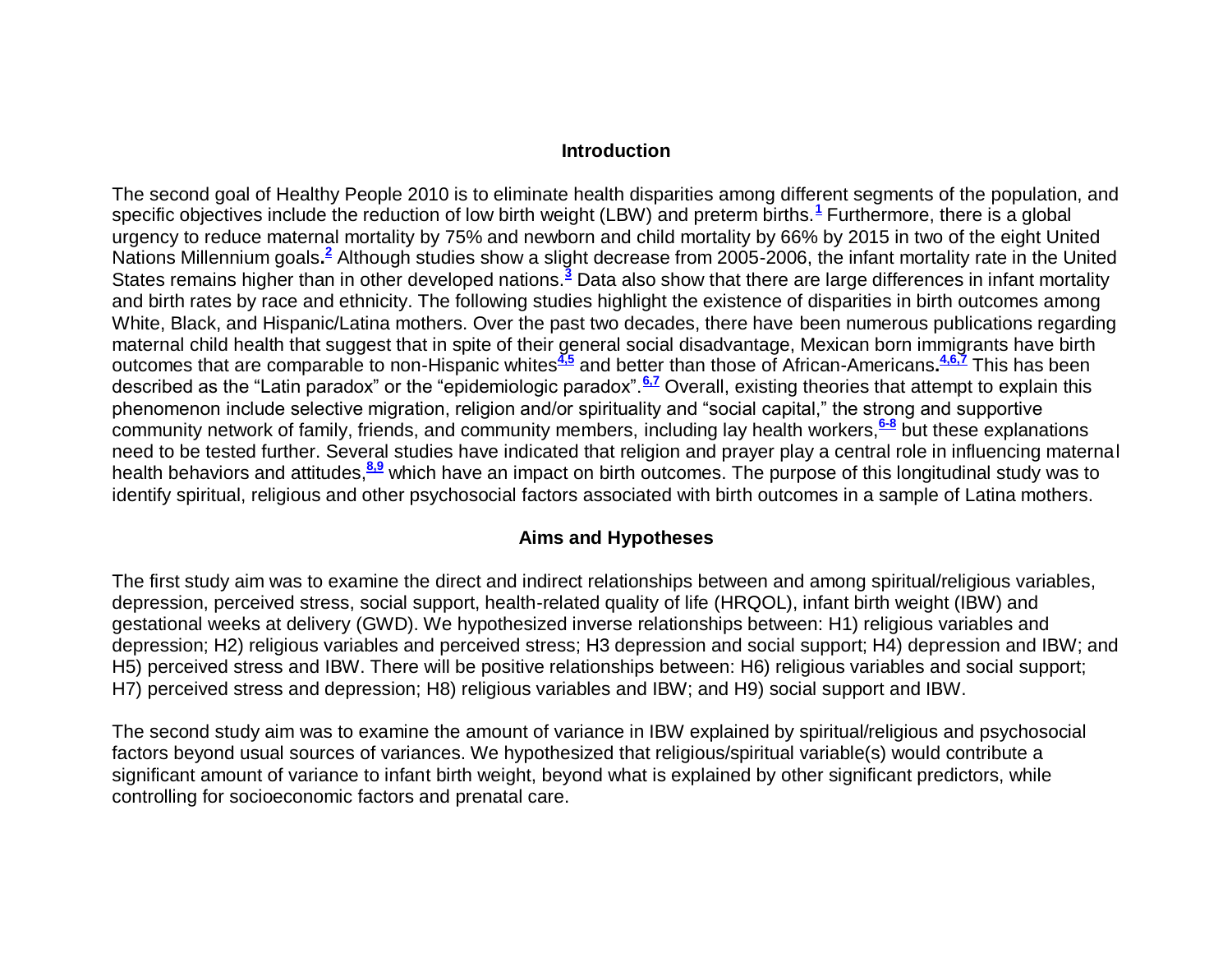## **Background**

## *The Epidemiologic/Latina Paradox*

Minority race and socioeconomic disadvantage have long been associated with ethnic differences in health outcomes and, in particular, an increased risk for delivery of a LBW infant. Latinos are disproportionately affected by three risk factors for LBW: poverty, ethnic minority status, and little to no formal prenatal care.**[7](http://snrs.org/publications/SOJNR_articles2/n)** Although prenatal care has been associated with better birth outcomes, Mexican Americans are less likely to seek PNC or to seek PNC in the first trimester.**[6-10](http://snrs.org/publications/SOJNR_articles2/n)** If they do seek prenatal care, it is often not until the last trimester**[.](http://snrs.org/publications/SOJNR_articles2/n) <sup>4</sup>** Nonetheless, they have babies with birth weights comparable to non-Hispanic whites,<sup>[4](http://snrs.org/publications/SOJNR_articles2/n)</sup> so in spite of their low socioeconomic status and lack of complete health care services, Mexican Americans have better birth outcomes than African Americans who have comparable social and economic status.**[4,6,7](http://snrs.org/publications/SOJNR_articles2/n)**

Overall, minority race and socioeconomic disadvantage for Latina women in the United States have not translated into rates of LBW that are comparable to those for African-American women. Rather, birth outcomes for Hispanic women are similar to or better than those for white women. This "Hispanic paradox" has been noted in several studies,**[4-7,11](http://snrs.org/publications/SOJNR_articles2/n)** and spirituality**[8,9](http://snrs.org/publications/SOJNR_articles2/n)** and the concept of "social capital," which includes selective migration processes, cultural protective factors, and social support, may help to explain this paradox.**[6-8](http://snrs.org/publications/SOJNR_articles2/n)**

The healthy migrant theory suggests that it is the healthiest people (*i.e.* Latinas) who immigrate to the U. S., which translates into more positive birth outcomes.**[12,13](http://snrs.org/publications/SOJNR_articles2/n)** The resultant birth outcome advantages for Hispanic women seem to transcend barriers to health care, including financial and language difficulties.**[14](http://snrs.org/publications/SOJNR_articles2/n)** Landale and Oropesa**[14](http://snrs.org/publications/SOJNR_articles2/n)** found evidence of the healthy migrant theory when comparing perinatal outcomes of Puerto Rican infants born to recent immigrants as opposed to non-immigrants. Their findings supported a positive association between length of time in the U. S. and IMR for both migrant and mainland U. S.-born Puerto Rican women. The IMR of migrant Puerto Rican women was significantly higher than that of Puerto Rican women residing in Puerto Rico.

Social and cultural protective factors have also been shown to lead to positive birth outcomes among new immigrant Latinas. These factors are maintained by community networks– informal systems of prenatal care that are composed of family, friends, community members, and lay health workers. Protective factors include a strong cultural support for maternity, healthy traditional dietary practices, and the norm of selfless devotion to the maternal role (*marianismo*).**[7](http://snrs.org/publications/SOJNR_articles2/n)** Social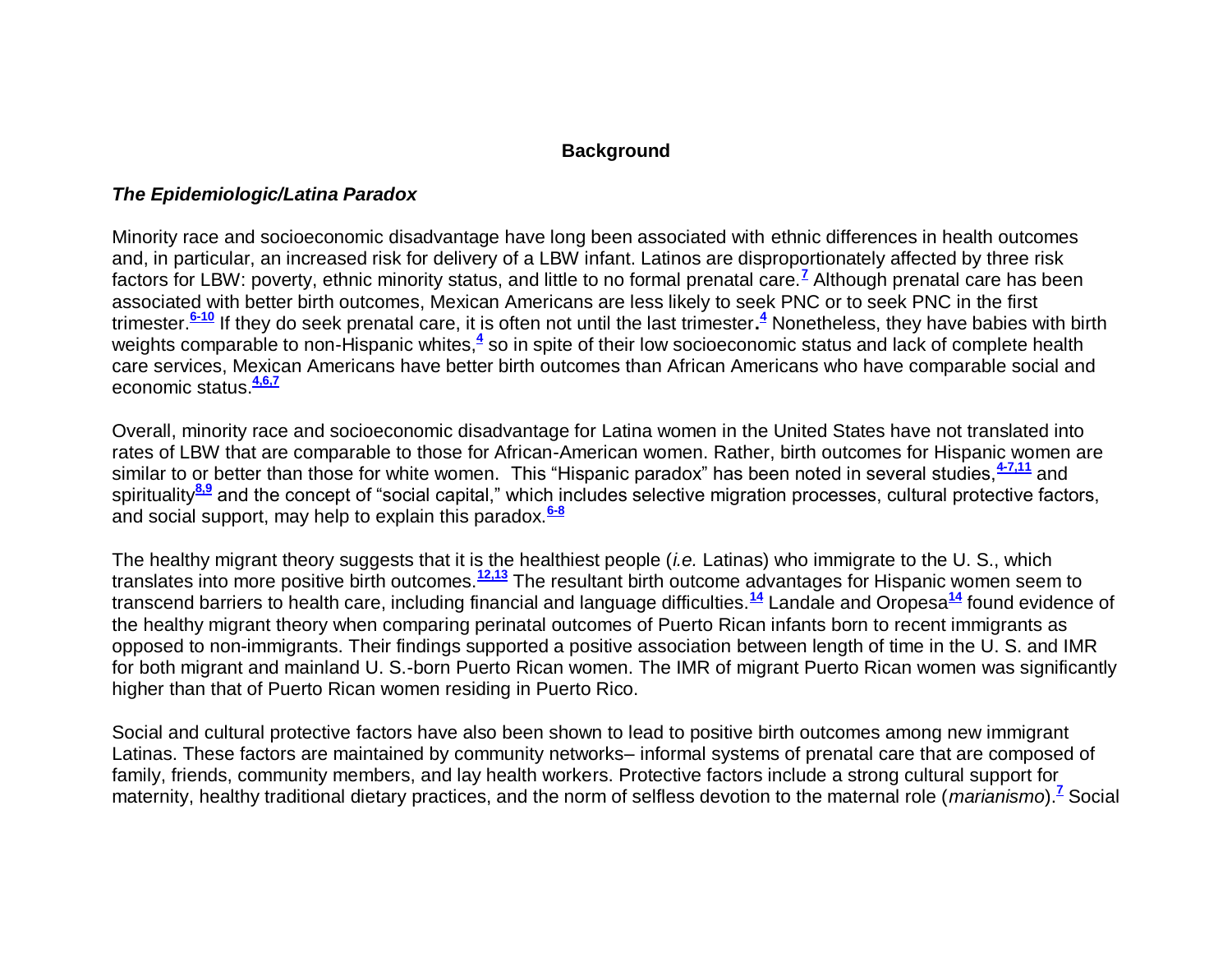support refers to specific emotional, instrumental, and informational resources provided by a recognized social network.**[16,17](http://snrs.org/publications/SOJNR_articles2/n)** Because social support and birth outcomes decline with time in the U. S.**[15](http://snrs.org/publications/SOJNR_articles2/n)** researchers suggest that social support is one of the primary sociocultural processes involved in producing protective factors.**[16](http://snrs.org/publications/SOJNR_articles2/n)**

## *Infant Birth Weight*

Alcohol, tobacco, and illegal substances are major risk factors for LBW, preterm birth, and other poor infant outcomes.**[1](http://snrs.org/publications/SOJNR_articles2/n)** Researchers have identified a number of potential confounders of IBW, including gender of the baby, gestational age, smoking, maternal age, parity, educational level, alcohol and caffeine use during pregnancy, chronic disease, prepregnancy body mass index (BMI), ethnicity, and a history of miscarriage, caesarean section, prior LBW, or preterm births.**[18](http://snrs.org/publications/SOJNR_articles2/n)** Low socioeconomic status has also been associated with LBW**[4,5](http://snrs.org/publications/SOJNR_articles2/n)** and higher IMR.**[8](http://snrs.org/publications/SOJNR_articles2/n)** In a case-control study conducted among singleton births to Latina mothers at a large hospital in Chile,**[19](http://snrs.org/publications/SOJNR_articles2/n)** researchers identified many of the aforementioned risk factors for LBW as well as the month of the first prenatal visit and the number of visits.

Among 5,166 live births to Latinas in Brazil, researchers found that the infants of mothers who smoked during pregnancy had IBW on average of 142g less than those of nonsmokers.**[20](http://snrs.org/publications/SOJNR_articles2/n)** In a comparative study among Black, White and Hispanic mothers,**[10](http://snrs.org/publications/SOJNR_articles2/n)** White mothers were more likely to smoke during pregnancy than Black and Hispanic mothers, with Hispanic mothers being the least likely. Black mothers were more likely than White and Hispanic mothers to drink three or more alcoholic beverages per month during their pregnancy.**[10](http://snrs.org/publications/SOJNR_articles2/n)** Among the three ethnicities, Hispanic mothers were the least likely to drink alcohol during their pregnancy.

## *Race, Ethnicity, Nationality and Birth Outcomes*

In addition to other risk factors associated with LBW and other birth outcomes, race has been identified as an important factor in deciphering the persistent racial disparities in adverse birth outcomes, including infant mortality, preterm birth, and LBW.**[21](http://snrs.org/publications/SOJNR_articles2/n)** Infant mortality and LBW were lowest for infants born to Central and South American, and Cuban women in 2005-2006[.](http://snrs.org/publications/SOJNR_articles2/n)**<sup>3</sup>** Several studies have also identified the association between race/ethnicity and various birth outcomes. In a review of the literature over a decade ago, James<sup>[4](http://snrs.org/publications/SOJNR_articles2/n)</sup> found that studies reported that Mexican Americans had an IMR (8/1000 live births) and a LBW rate approximately half that of AAs (18/1000 live births), despite having economic profiles reduced access to prenatal care, and exposure to racial/ethnic discrimination similar to that of AAs.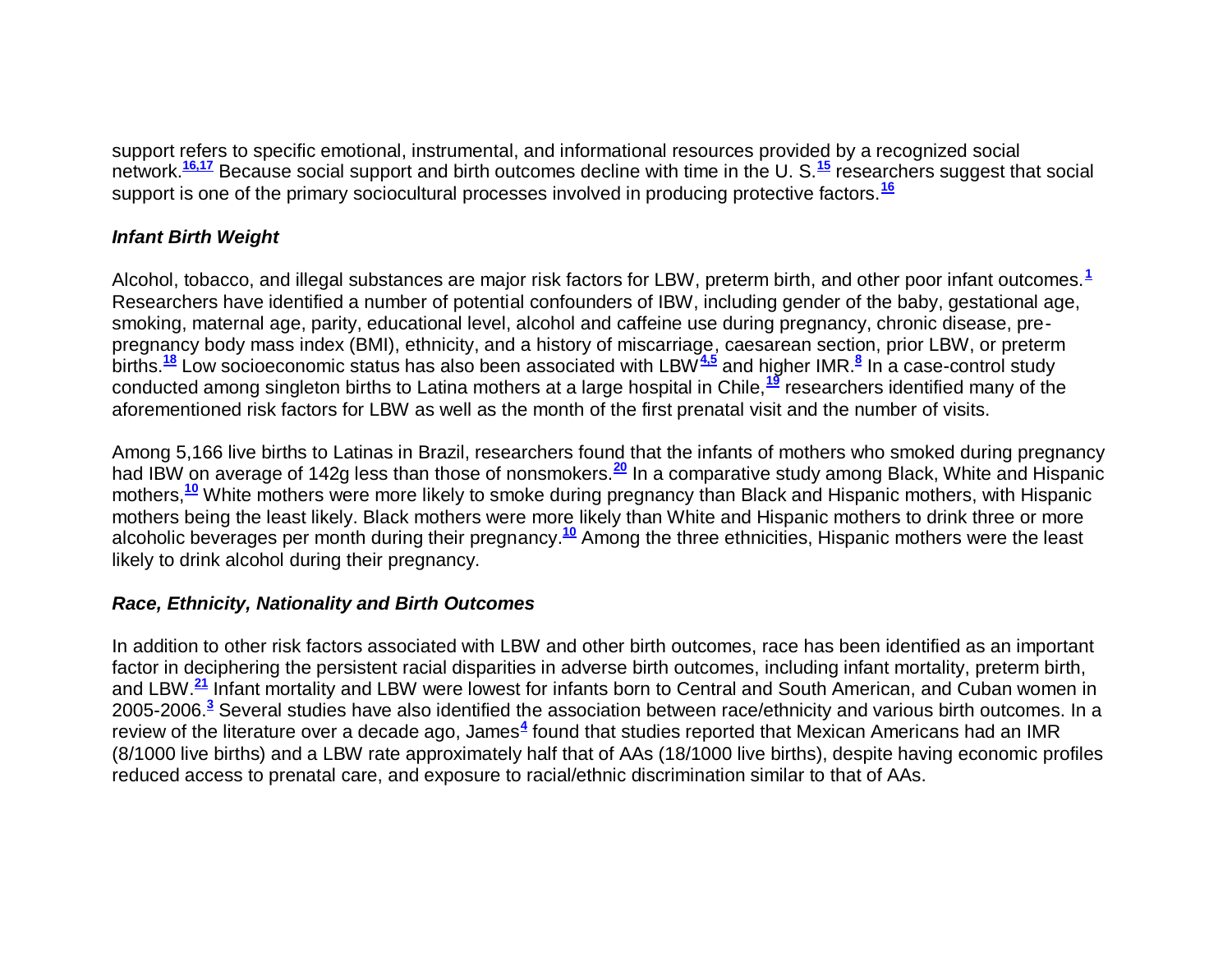In a more recent study, researchers identified a relationship between race/ethnicity, social capital and preterm births among Blacks, Hispanics, and Whites.**[10](http://snrs.org/publications/SOJNR_articles2/n)** They noted that although the overall prevalence of preterm births (births < 37 weeks gestation) is 9.7% for all singleton births in the U. S., the rate of preterm births for Blacks was twice that of Whites, and Hispanics had 25% higher rate of preterm births than Whites.**[10](http://snrs.org/publications/SOJNR_articles2/n)** They also examined the effect of social capital/context, comprised of SES, chronic (state-level) income inequality exposure, and neighborhood disadvantage among US-born Whites, Blacks, and Hispanics and found that for Hispanics, cumulative exposure to income inequality was directly associated with preterm birth and that the fraction of female-headed households was associated with increases in very preterm births (< 33 weeks gestation). In this sample, Black and Hispanic mothers were younger, had fewer pregnancies, had lower mean inter-pregnancy interval, and were less likely to have received prenatal care than Whites.**[10](http://snrs.org/publications/SOJNR_articles2/n)** They also had lower individual SES, their mean poverty rate was more than twice as high as the rate for White mothers, and they had greater cumulative exposure to income inequality than White mothers.**[10](http://snrs.org/publications/SOJNR_articles2/n)**

Among Latinas, there is also a difference in birth outcomes between foreign and US-born mothers,**[22,23](http://snrs.org/publications/SOJNR_articles2/n)** based on race/ethnicity and other demographics. In a recent study,<sup>[22](http://snrs.org/publications/SOJNR_articles2/n)</sup> researchers analyzed data from over two million women, 14% of which (*n=*334, 497) were Hispanic (US-born=130,267 and foreign-born=204,230). They found that foreign-born status reduced the risk of having a LBW infant among Hispanic women by approximately 19%.**[22](http://snrs.org/publications/SOJNR_articles2/n)** In another study conducted with data from Hispanic infants (N=22, 892), researchers reported lower proportions of LBW among Mexicans than Puerto-Ricans, with proportions ranging from 4.3% to 9.1%, respectively.**[23](http://snrs.org/publications/SOJNR_articles2/n)** Mother's age, educational status, the trimester in which PNC was initiated, and place of residence were associated with LBW prevalence among Puerto Rican, but not among non-US born mothers. Acevedo et al.**[22](http://snrs.org/publications/SOJNR_articles2/n)** also noted that among Hispanic women, foreign-born women (4.7%) had lower rates of LBW infants than did US-Born women (6.0%). After controlling for a number of socio-demographic and pregnancy-related factors and nativity, they found that foreign-born minority women (especially Asians and Hispanics) had better birth outcomes (better IBW) than US-born minority women.**[22](http://snrs.org/publications/SOJNR_articles2/n)** They noted that on average, foreign-born women were 15% less likely to have a LBW infant.**[22](http://snrs.org/publications/SOJNR_articles2/n)**

#### *Spirituality/Religion and Birth Outcomes*

Spirituality serves a central role in influencing maternal health behaviors and attitudes for many women and may also indirectly affect birth outcomes and have a protective effect on this population.**[8,9](http://snrs.org/publications/SOJNR_articles2/n)** In one study that examined pregnancy outcomes among Mexican immigrants, prayer was considered a useful tool in maintaining emotional balance in times of stress and in helping to create an empowered view of self within the context of a spiritual life. 8 There is limited research,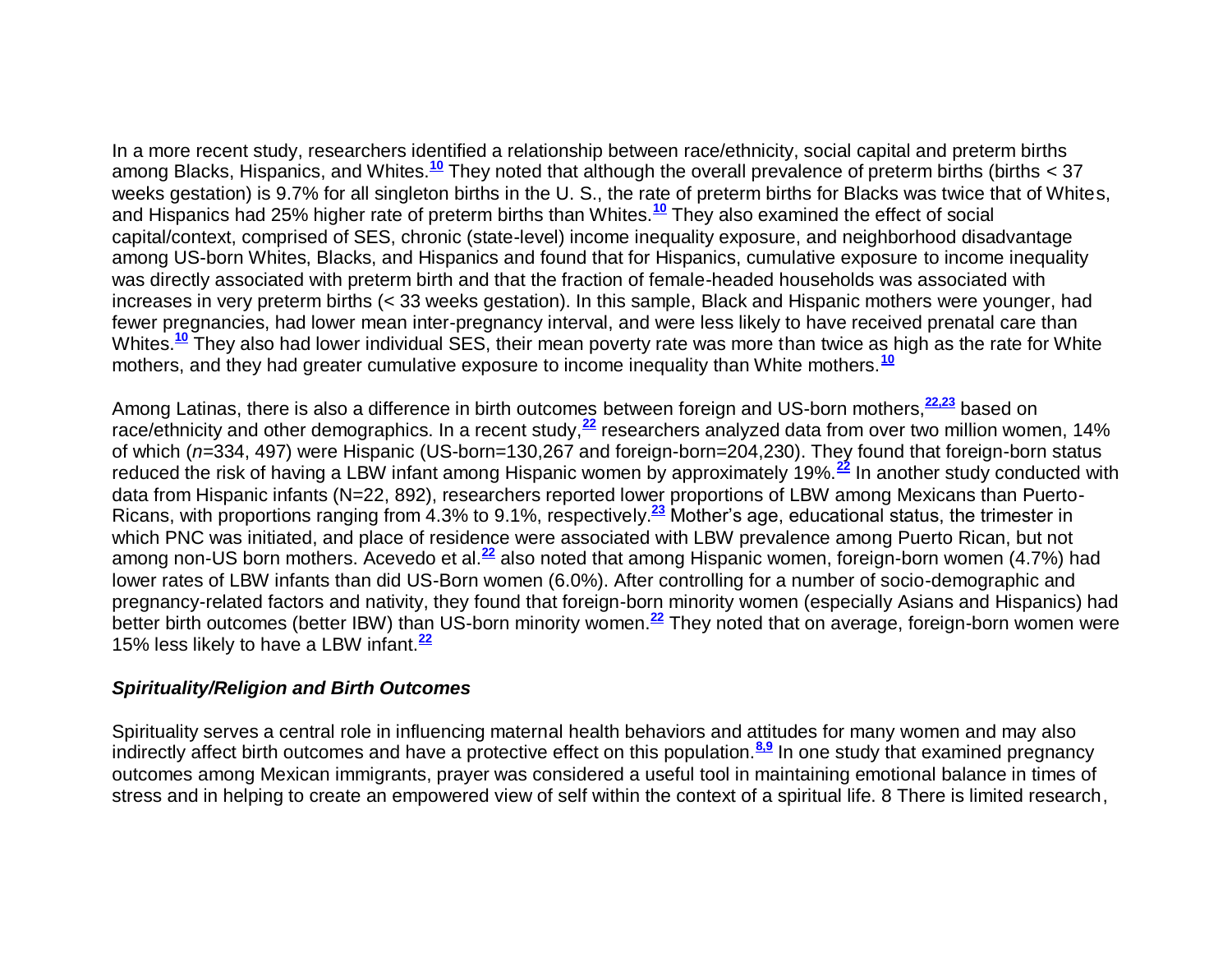however, on the direct and indirect effects of spiritual beliefs and practices, and spiritual/religious coping on maternal and infant outcomes.

## **Theoretical Framework**

The background literature and the conceptual frame of "Mujerista Theology" and Hispanic/Latino Theology**[24,25](http://snrs.org/publications/SOJNR_articles2/n)** were used to help guide the study. (See Figure 1 for a pictorial depiction of combined framework). Isasi-Diaz emphasized the deep spirituality that suffuses the lives of Latina women. She indicated that Latina women have a special understanding of "la palabra de Dios" (the word of God), and use the Bible to enable and enhance their moral agency and to help build community. Diaz described this special understanding in the light of Hebrews 4:12: "La palabra de Dios tiene fuerzas y da vida" (God's word has strength and gives life), indicating that God is with them in their daily struggles. According to Isasi-Diaz,<sup>[24,25](http://snrs.org/publications/SOJNR_articles2/n)</sup> this spirituality out of which Latina women act and live, is anchored in notions of love and, from their perspective, to love is not so much "doing for others" as "being with others." This belief system begins to explain the closeness of family within Latino culture, which may be an expression of the idea of always being there for others.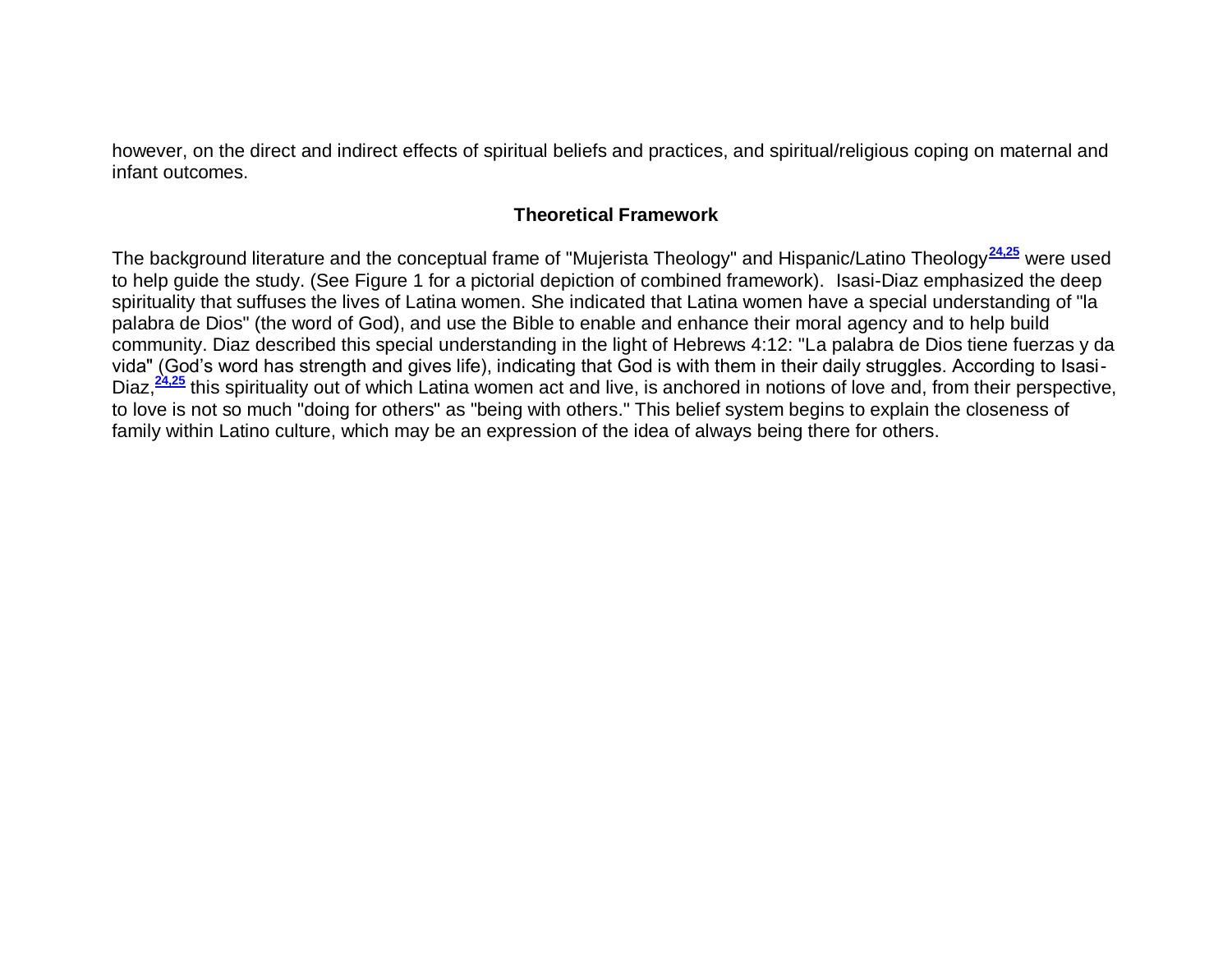Figure 1. Combined Conceptual Framework

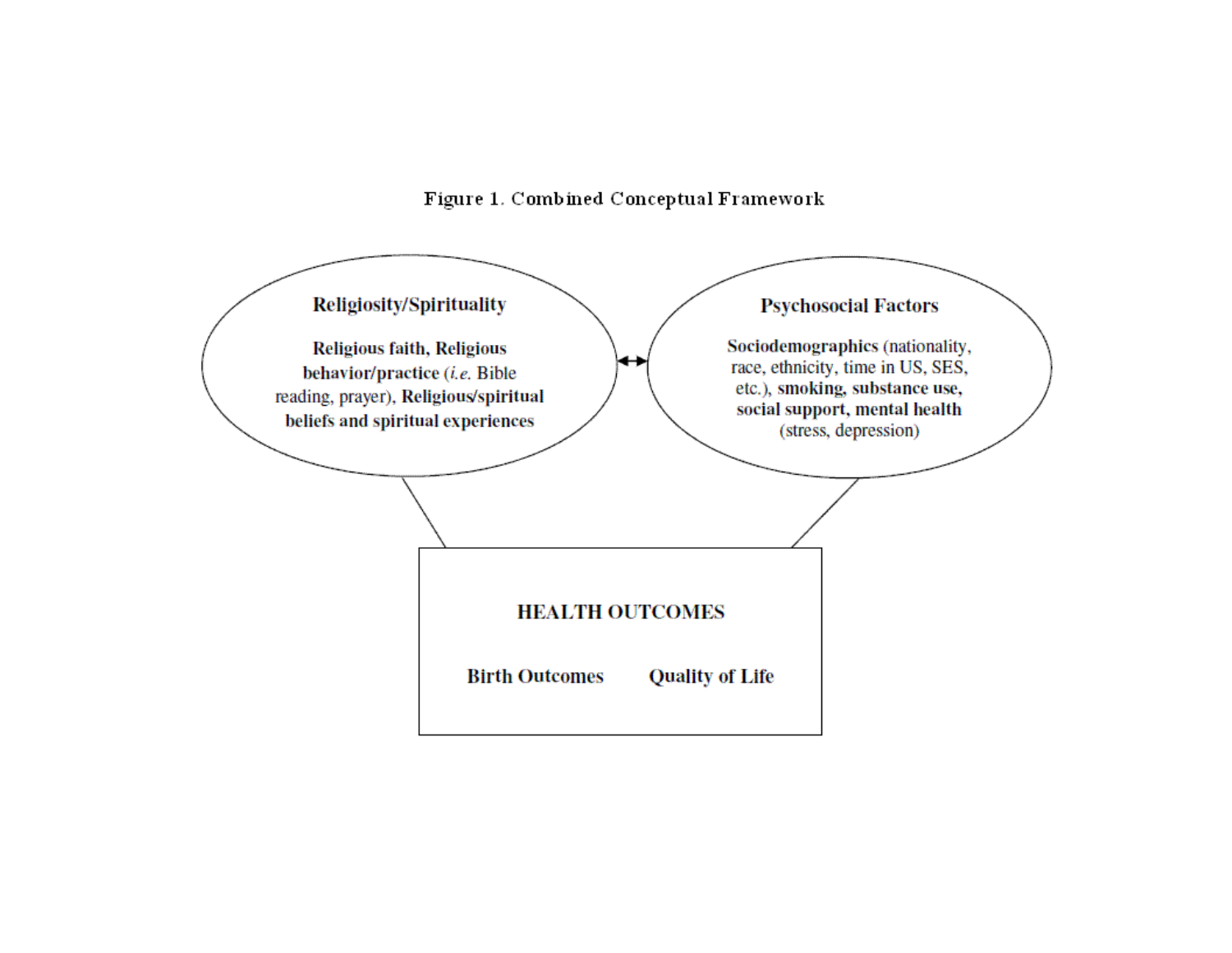#### **Methods**

## *Recruitment*

Women were recruited from six community-based women's health clinics in metro Atlanta. To be eligible women had to: 1) identify as Latina/Hispanic; 2) be 28-40 weeks pregnant; 3) be 18 years or older and 4) be willing to provide informed consent and complete baseline and follow up interviews. Women were recruited using study flyers, word-of-mouth, through acquaintances with clinic and research staff. The study was explained to women who were interested in participating and informed consent was obtained prior to screening for eligibility by research staff. The study protocol was approved by the Institutional Review Board of the authors' university and each participant received a Spanish-version copy of the consent form and provided informed consent prior to participating in the study.

# *Data Collection*

Trained, bilingual research staff interviewed a community-based, non-random sample of 69 Latina women once during 28- 40 weeks of their pregnancy and once again after delivery, during weeks 1-12 of the post partum period. Interviewers used a computer-assisted personal interview (CAPI) with approximately 145 questions using reliable Spanish version questionnaires. Interviews were conducted in a private room or office at the clinic, university or in the participant's home and lasted approximately 60 minutes. A telephone interview was conducted if a participant was unable to complete a faceto-face follow up interview after delivery. Participants received ten dollars after completing each interview.

#### *Measures*

Spanish versions of the following questionnaires were entered into the Questionnaire Development Software system to create a CAPI file to facilitate simultaneous data collection and entry. Socio-demographic data was collected using a demographic questionnaire developed by the authors using items from national surveys and included items on age, education, income, country of birth, length of time in the US, relationship/marital status, living arrangements and smoking history. Participants were also asked about prenatal history.

*Spirituality.* Spirituality was measured using the Daily Spiritual Experiences Scale,**[26](http://snrs.org/publications/SOJNR_articles2/n)** which is a 15-item questionnaire with questions about how religiousness/spirituality is expressed in daily life, including questions about connection to God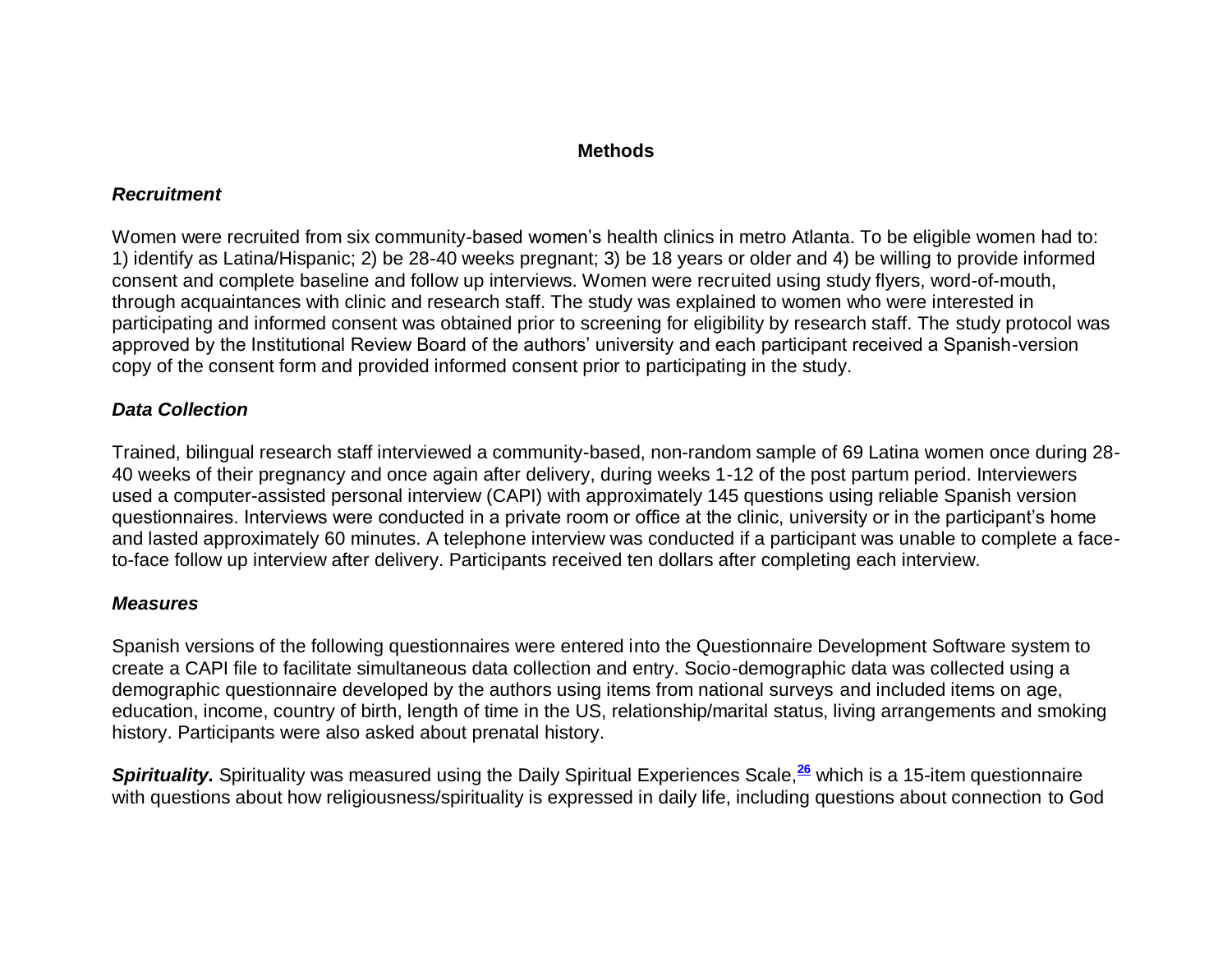or a Higher Power, others, or creation*.* The first 15 items are scored using a modified Likert scale, in which response categories are *many times a day (1), every day (2), most days (3), some days (4), once in a while (5),* and *never or almost never (6).* The 16th item, "In general, how close do you feel to God?," has four response categories: *not close at all, somewhat close, very close,* and *as close as possible.* Lower scores on the DSES reflect more frequent DSE. For this study, all of the items were reverse scored prior to analysis so that higher scores represented more frequent DSE in order to facilitate comprehension and interpretation of results. The scale's original internal consistency reliability estimate was very high (alpha= .94).Cronbach's alpha for the DSES for this study was .89.

*Religiousness* was measured using 14 items from the Brief Multidimensional Measure of Religiousness and Spirituality (BMMRS).**[27](http://snrs.org/publications/SOJNR_articles2/n)** The BMMRS contains 37 items surveying a variety of dimensions of spirituality and religiosity. The 14 BMMRS items used asked participants about their religious category or preference, frequency of religious activities, including church attendance, prayer, meditation, Bible reading, watching/listening to religious TV or radio (responses on an 8-point scale ranging from *never* to *more than once a day*). Two items asked participants to rate how much of a "spiritual" and "religious" person they perceived themselves, with responses on a 4-point scale ranging from *not at all* to *very*. These items were analyzed independently and a total scale score was not calculated.

*Religious faith* was measured using the Santa Clara Strength of Religious Faith (SCSRF) questionnaire.**[28](http://snrs.org/publications/SOJNR_articles2/n)** The SCSRF questionnaire is a 10-item scale that measures the strength and importance of religious faith regardless of denomination. 28 Responses are given across a 4-point scale (*1 = strongly disagree; 2 = disagree; 3 = agree; 4 = strongly agree*) to questions such as "My religious faith is extremely important to me". Authors report original high internal consistency reliability for SCSRF scale with an alpha of .95.**[28](http://snrs.org/publications/SOJNR_articles2/n)** Cronbach's alpha for the SCSRF questionnaire in this study sample was .92.

*Stress* was measured using the Perceived Stress Scale (PSS),**[29](http://snrs.org/publications/SOJNR_articles2/n)** which is a 10-item scale designed to tap the degree to which respondents find their lives unpredictable, uncontrollable, and overloading and asks about thoughts and emotions in the previous month. Participants were asked to rate the perceived level of stress in her life during the past month (e.g., "How often have you felt: upset by something that happened unexpectedly, able to control irritations in your way, and on top of things"). Possible responses ranged from 0 to 4, with *0 = never, 1 = almost never, 2 =sometimes, 3 = fairly often, to 4 = very often.* The 10-item PSS was adapted from the original 14-item scale.**[30,31](http://snrs.org/publications/SOJNR_articles2/n)** In the original study of the 10-item scale, the reported Cronbach's a coefficient was .78.**[31](http://snrs.org/publications/SOJNR_articles2/n)** Cronbach's alpha for this study was .92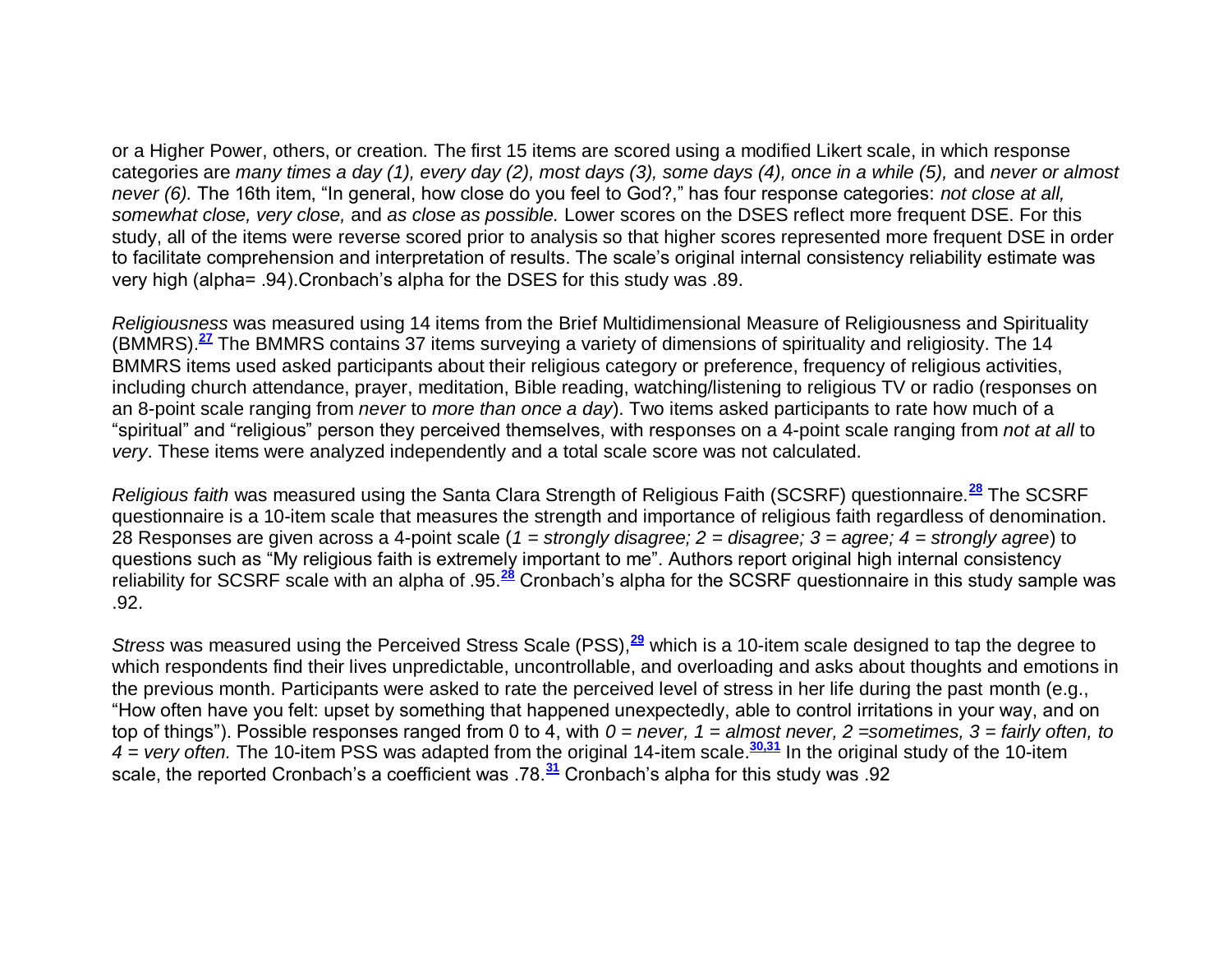*Depressive symptoms* were collected using the Center for Epidemiological Studies Depression (CES-D) Scale, which is a 20-item measure of frequency of depression symptoms during the previous 7-day period using a 4-point scale: *0 = less than 1 day, 1 = 1-2 days, 2 = 3-4 days, and 3 = 5-7 days.***[32](http://snrs.org/publications/SOJNR_articles2/n)** High internal consistency has been reported for the CES-D.**[32-](http://snrs.org/publications/SOJNR_articles2/n) [35](http://snrs.org/publications/SOJNR_articles2/n)** Radloff**[32](http://snrs.org/publications/SOJNR_articles2/n)** reported measures of internal consistency (alpha and Spearman-Brown) to be approximately 0.85 in the general population and approximately 0.90 in a patient sample. Cronbach's alpha for use in the current study was .90. The CES-D was designed for use among non-psychiatric populations, and it has been validated in community studies.**[33](http://snrs.org/publications/SOJNR_articles2/n)** It has also been successfully used in studies with pregnant adolescents<sup>[36,37](http://snrs.org/publications/SOJNR_articles2/n)</sup> and single, adult mothers.<sup>[34](http://snrs.org/publications/SOJNR_articles2/n)</sup> High concurrent validity has been reported.**[32,38,39](http://snrs.org/publications/SOJNR_articles2/n)** In this study, a cutoff point of 16 was used, as recommended by the author to indicate probable depression symptomatology.**[32](http://snrs.org/publications/SOJNR_articles2/n)**

*Social support* was measured using the Interpersonal Support Evaluation List (ISEL) scale, which has 40 questions about socialization and sources of support.**[40](http://snrs.org/publications/SOJNR_articles2/n)** The ISEL provides an overall measure of perceived social support across four domains (four 10-item subscales: tangible, appraisal, self-esteem, and belonging). The "tangible" subscale measures perceived availability of material aid; the "appraisal" subscale, the perceived availability of someone to talk to about one's problems; the "self-esteem" subscale, the perceived availability of a positive comparison when comparing one's self to others; and the "belonging" subscale, the perceived availability of people one can do things with. Half the items are positive statements (e.g., "If I needed help fixing an appliance or repairing my car, there is someone who would help me"), while half are negative statements (e.g., "I don't often get invited to do things with others."). Responses are on a 4-point scale: *definitely false* (0), *probably false* (1), *probably true* (2) and *definitely true* (3). Negatively worded items were recoded prior to analysis. The ISEL has demonstrated reliability and validity in diverse participant samples. 40 Reported internal consistency reliabilities range from .77-.86.**[40](http://snrs.org/publications/SOJNR_articles2/n)** Cronbach's alpha for use in this study was .97.

*Self-esteem* was measured using the Rosenberg Self-Esteem Scale which is a 10-item scale assessing self-reported self-esteem.<sup>[41](http://snrs.org/publications/SOJNR_articles2/n)</sup> Sample items include "In general, I am satisfied with myself;" "I am able to do things as well as most people;" and "I think I am a failure." All responses were on a 4-point scale, with *1 = strongly disagree, 2 = disagree, 3 = agree, and 4 = strongly agree.* Rosenberg**[41](http://snrs.org/publications/SOJNR_articles2/n)** reported a reliability coefficient of .92. Internal consistency for the scale's use in this study was also .92.

*Health-related quality of life***.** Health-related quality of life (HRQOL) was measured by the RAND-36-Item Health Survey 1, which measures HRQOL in eight dimensions, including physical functioning, role limitations due to physical health, role limitations due to emotional or personal problems, vitality (energy/fatigue), general health, emotional well-being, social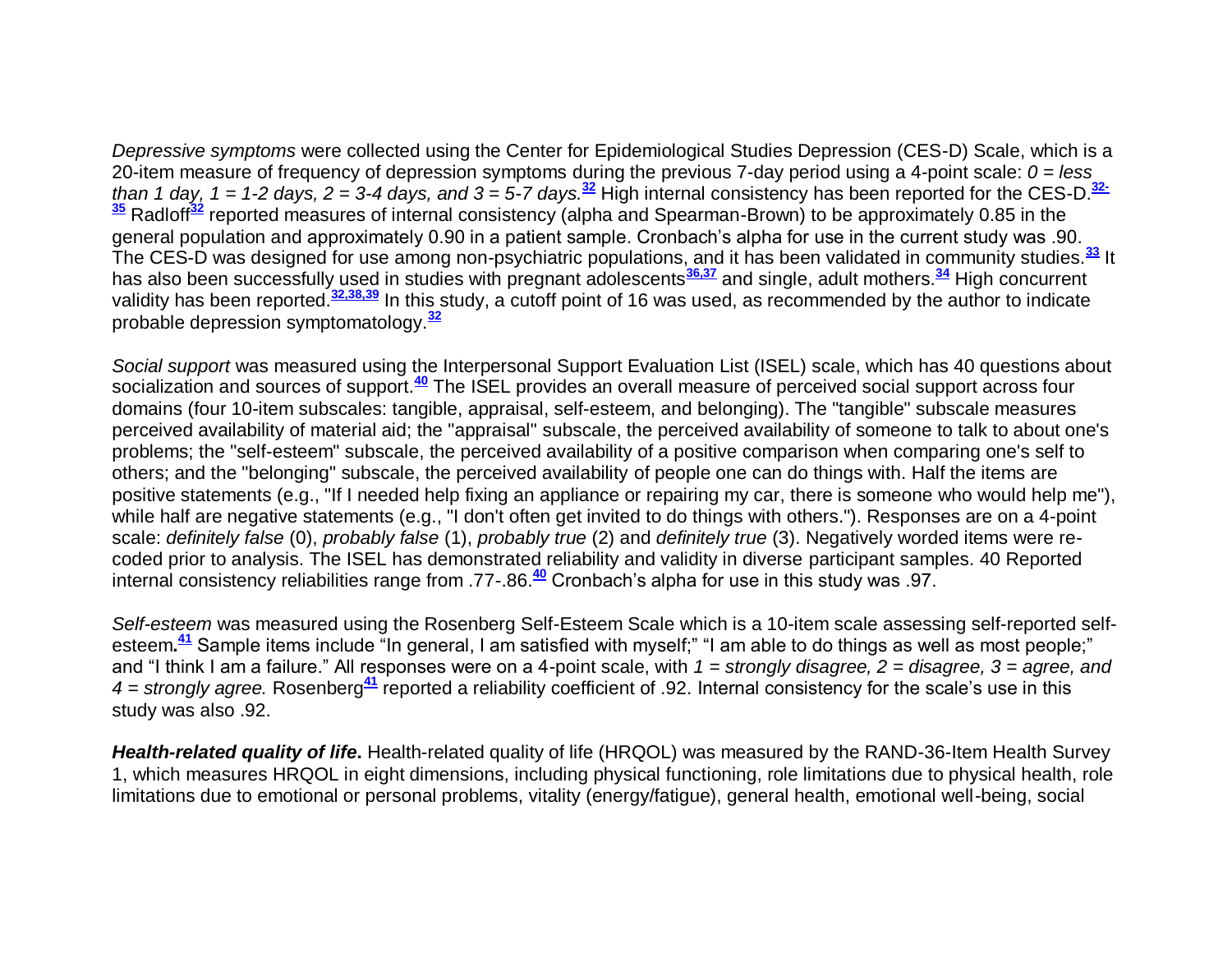functioning, and bodily pain.**[42](http://snrs.org/publications/SOJNR_articles2/n)** The scale has no total score. Reported alpha reliabilities for the 8 scales range from .78-.93 within the Medical Outcomes Study.<sup>[40](http://snrs.org/publications/SOJNR_articles2/n)</sup> For the current study, the social functioning scale alpha coefficient was .74.

*Follow-up.* A follow-up questionnaire was used during the postpartum period to collect information about the delivery. Data was collected about the duration of hospital stay for the mother and baby, method/type of delivery, gestational age at delivery, IBW in pounds (automatically calculated to grams using formula in database), and the baby's birth date and sex.

#### *Analyses*

SPSS 17.0 was used to analyze the data. All of the variables were used from the baseline interview data, except IBW and GWD, which were obtained during the follow-up interview during the postpartum period. Histograms and normality tests were used to assess normality of the data. These indicated that IBW (in grams), belonging social support (BSS) and the self-esteem social support (SESS) subscale scores were the only two normally-distributed variables.

Descriptive statistics, including frequencies, means, standard deviations, and cross tabulations were calculated to describe the sample. Pearson (IBW, BSS, SESS) and Spearman's rho (all other variables) correlation statistics were used to examine the relationships between spirituality, stress, social support, depression, and maternal-infant outcomes and test hypotheses 1-9. Hierarchical multiple regression modeling was used to examine associations between and among spiritual/religious variables and psychosocial variables (depression, perceived stress, self-esteem, social support) and between psychosocial variables and IBW and to test hypothesis 10. IBW (in grams) was the dependent variable. Control variables, including any significant or theoretical variables (education, employment status, age, country of origin, prenatal care) were entered in the first step of the model, followed by entry of significant psychosocial variables, and significant spiritual or religious variables were entered into the model last. A significant R2 at p<0.05 was necessary to support these research hypotheses. Based on statistical power analysis using NCSS-PASS, a sample size of 69 was sufficient to achieve 87% power to detect an R-Squared of 0.15 (measure of standardized effect) attributed to 2 independent variables (and several control variables) using an F-Test with a significance level (alpha) of 0.05.

#### **Results**

#### *Sample*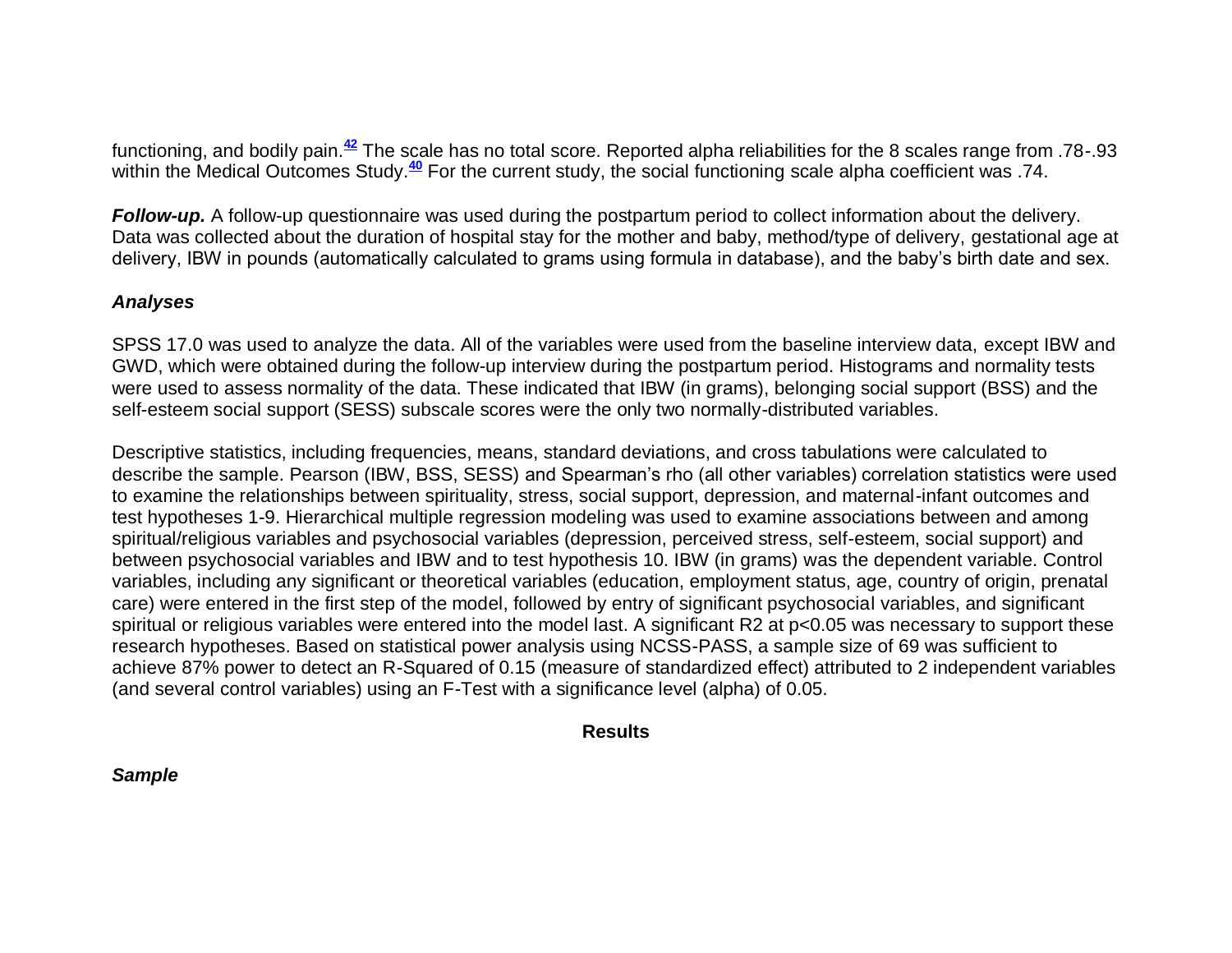The total sample included 69 women who completed baseline and follow-up interviews. Sample characteristics are presented in Table 1. The mean age of the sample was 27.3 (5.5) years. The majority of the women were Mexican (71.4%, n=50), unemployed (78.6%; n=55), and had annual incomes < \$20,000 (70.1%, n=49). Almost half (45.7%, n=32) of the women were single. All, except two of the women ascribed to a Christianity-oriented religion, with majority who identified as Catholic (68.6%; n=48) and as being "very" or "moderately" *religious* (65.2%, n=45) or *spiritual* (72.5%, n=50). None of the women in the sample delivered any LBW (<2500 grams) or preterm infants (< 37 weeks gestations). The mean delivery was at 39.6 weeks (1.1) and mean IBW was 7.0 pounds (0.83) or 3370.4g (348.1g).

| <b>Table 1. Sample Characteristics</b> |               |                 |           |
|----------------------------------------|---------------|-----------------|-----------|
|                                        | Frequency (n) | Mean (SD)       | Range     |
| Age                                    |               | 27.3(5.5)       | 18-40     |
| Length of time in US (years)           |               | 7.76 (4.4)      | $1 - 19$  |
| <b>Gestational weeks at delivery</b>   |               | 39.6(1.1)       | 37-42     |
| Infant birth weight                    |               |                 |           |
| Grams                                  |               | 3370.4 (348.1)  | 2523-4309 |
| Pounds (lbs)                           |               | $7.0$ $(.87)$   | $5-9$     |
| Length of hospital stay                |               |                 |           |
| Mom/Baby                               |               | $ 2.8 \; (.81)$ | $1 - 6$   |
| # Pregnancies                          |               | 1.8(1.6)        | $0-6$     |
| # Children                             |               | 1.7(.98)        | $0 - 4$   |
| <b>Abortions/Miscarriages</b>          |               |                 |           |
| 1 Unintended                           | 34.7% (17)    |                 |           |
| 2 Unintended                           | $10.2\%$ (5)  |                 |           |
| Intentional (1-2)                      | $10.2\%$ (5)  |                 |           |
| <b>Deliveries/Birthing Method</b>      |               |                 |           |
| Vaginal                                | 77.0% (47)    |                 |           |
| Cesarean                               | 20.0% (14)    |                 |           |
| <b>Education</b>                       |               |                 |           |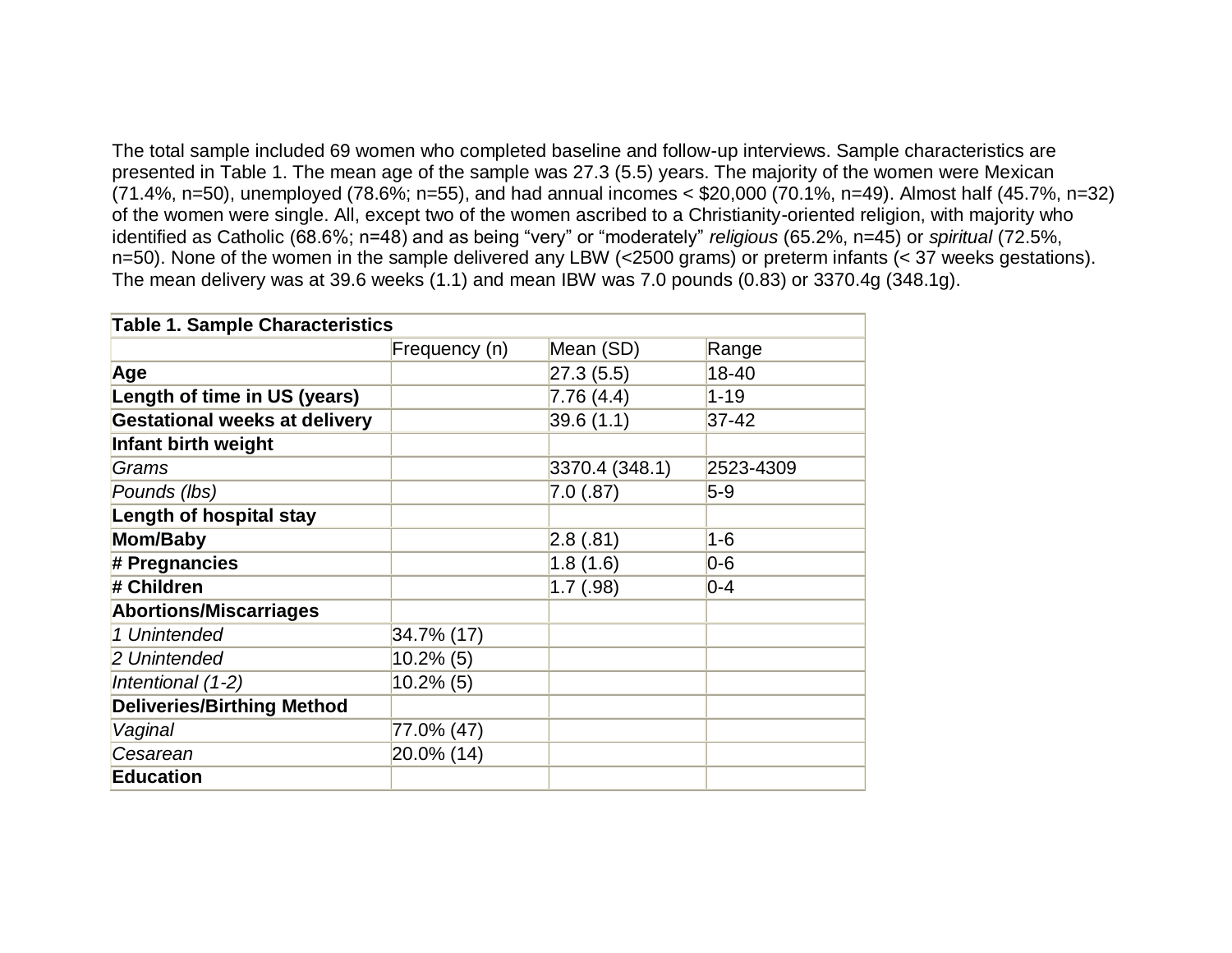| Less than High School             | 45.7% (32)  |  |
|-----------------------------------|-------------|--|
| <b>High School/GED</b>            | 28.6% (20)  |  |
| College/Technical                 | 20.0% (14)  |  |
| Graduate/Professional             | $4.3\%$ (3) |  |
| <b>Employment</b>                 |             |  |
| <b>Unemployed</b>                 | 78.6% (55)  |  |
| <b>Full-time/Part-time</b>        | 20.0% (14)  |  |
| <b>Annual Income</b>              |             |  |
| $<$ \$20,000                      | 70.1% (49)  |  |
| \$20,000-40,000                   | 21.5% (15)  |  |
| <b>Marital Status</b>             |             |  |
| <b>Married</b>                    | 42.9% (30)  |  |
| <b>Single/Living with Partner</b> | 45.7% (32)  |  |
| Single                            | $8.6\%$ (6) |  |
| <b>Country of Origin</b>          |             |  |
| <b>Mexico</b>                     | 71.4% (50)  |  |
| <b>Brazil</b>                     | $4.3\%$ (3) |  |
| Guatemala                         | $4.3\%$ (3) |  |
| <b>United States</b>              | $2.9\%$ (2) |  |
| Self-identified as "Religious"    |             |  |
| Very" or "moderately"             | 65.2% (45)  |  |
| Slightly"                         | 28.6% (20)  |  |
| Self-Identified as "Spiritual"    |             |  |
| "Very" or "moderately"            | 72.5% (50)  |  |
| <b>Religious denomination</b>     |             |  |
| Catholic                          | 67.6% (48)  |  |
| Christian-non-specific            | 19.7% (14)  |  |
| Evangelical, Pentecostal          | $4.2\%$ (3) |  |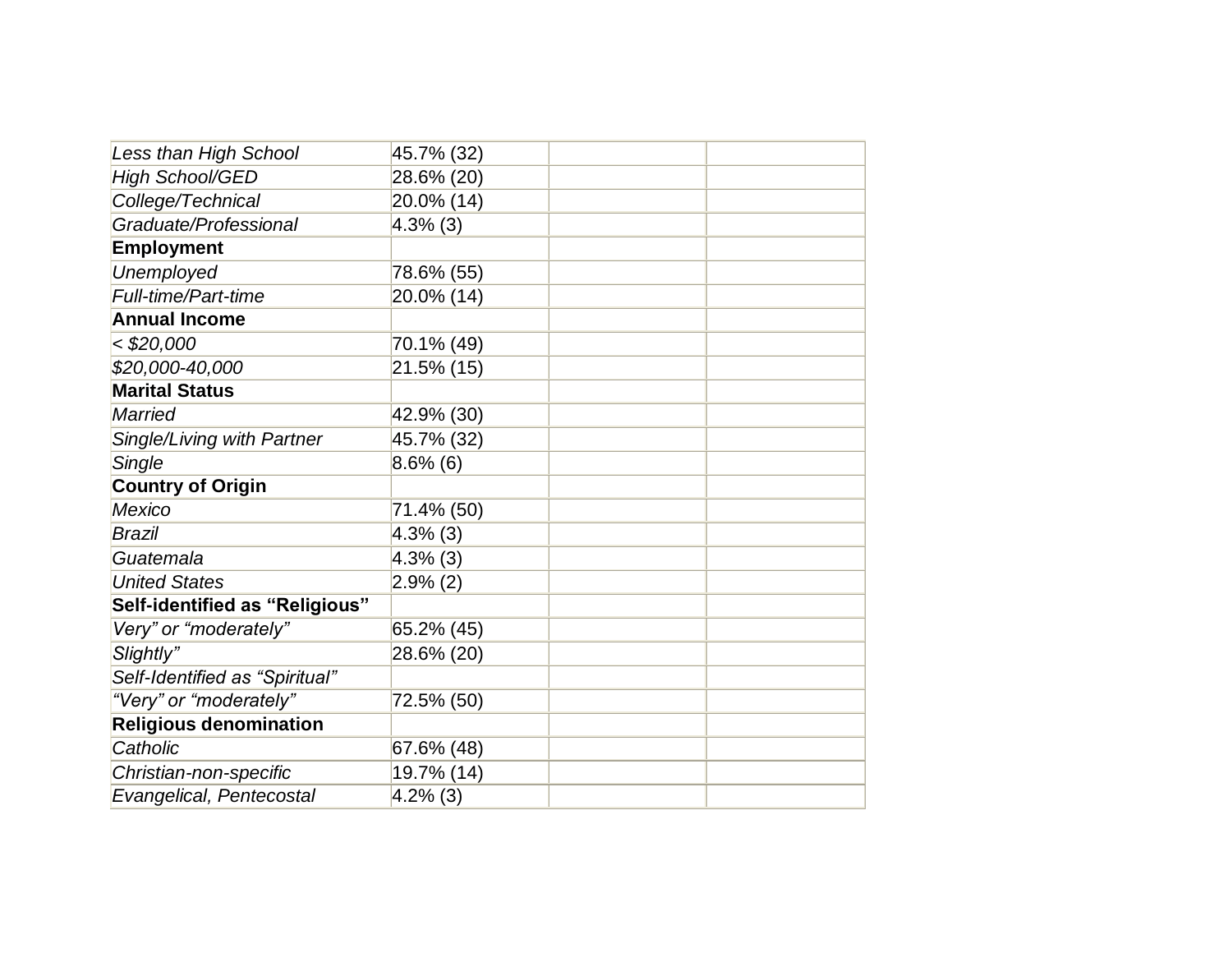| <b>Religious attendance</b>  |              |  |
|------------------------------|--------------|--|
| Weekly or more               | 39.1% (27)   |  |
| <b>Monthly</b>               | 35.7% (25)   |  |
| Annually                     | 18.6% (13)   |  |
| <b>Prayer</b>                |              |  |
| Once daily or more           | 42.0% (39)   |  |
| Weekly                       | 21.7% (15)   |  |
| <b>Meditation</b>            |              |  |
| Once daily or more           | 35.7% (25)   |  |
| Weekly                       | 21.7% (15)   |  |
| <b>Religious TV or Radio</b> |              |  |
| Once daily or more           | 13.0% (9)    |  |
| Weekly                       | $4.3\%$ (3)  |  |
| <b>Monthly</b>               | $5.8\%$ (4)  |  |
| Few times/yr or Annually     | 15.9% (11)   |  |
| Never                        | 60.9% (42)   |  |
| <b>Bible reading</b>         |              |  |
| Once daily or more           | $10.1\% (7)$ |  |
| Weekly                       | 13.0% (9)    |  |
| <b>Monthly</b>               | 21.7% (15)   |  |
| Few times/yr or Annually     | 15.9% (11)   |  |
| Never                        | 39.1% (27)   |  |

Mean instrument scores are presented in Table 2 and indicate that on average, women in the sample had moderate levels of perceived stress and low levels of depressive symptoms (< than cut off score of 16). On average, the sample also had high levels of total social support and subscale scores and high self-esteem. The women also had moderate to high health-related quality of life scores, including social functioning. The sample, on average, also reported high religious faith and high daily spiritual experiences.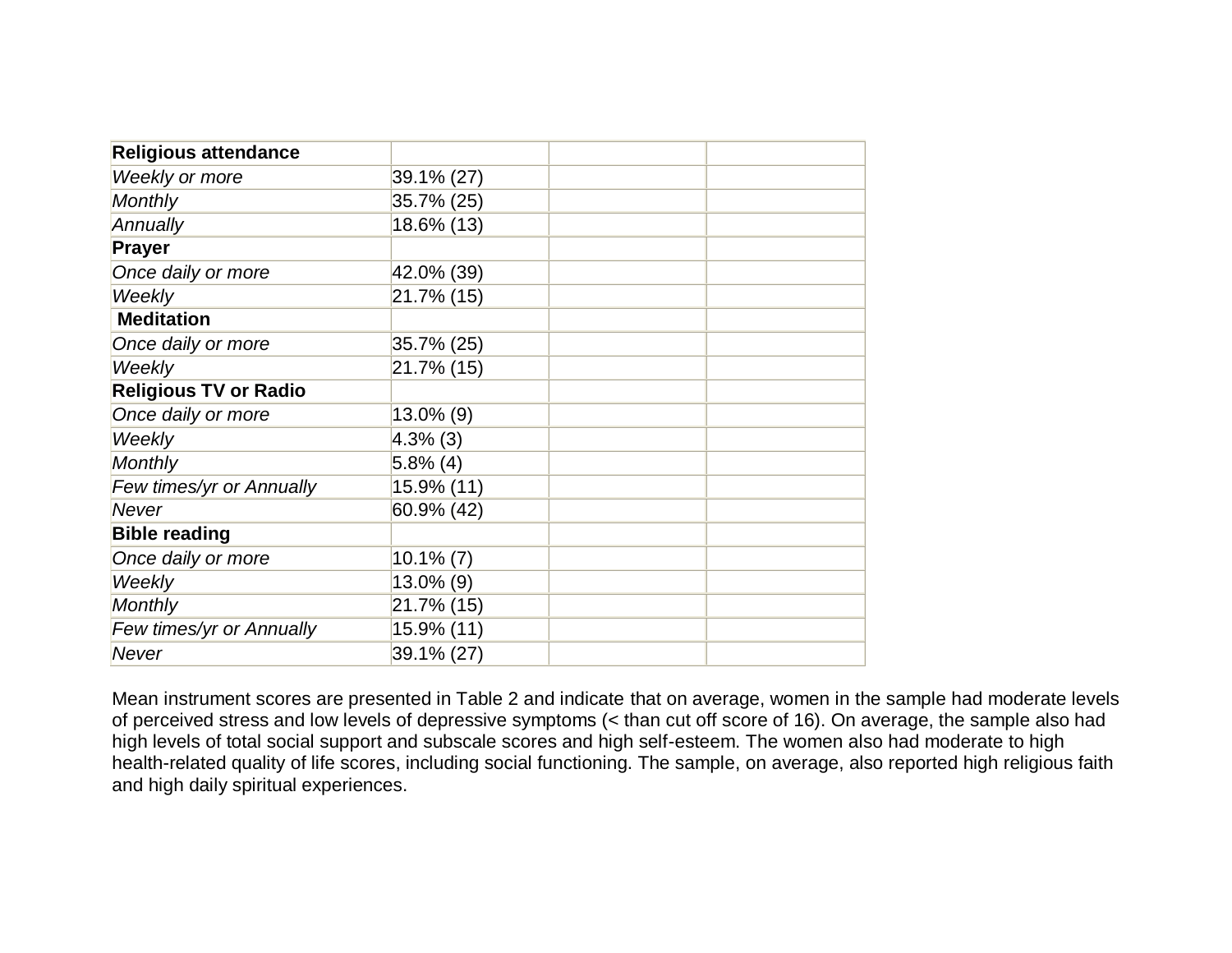|                                             | <b>Table 2. Mean Instrument Scores</b> |                       |                |         |                    |
|---------------------------------------------|----------------------------------------|-----------------------|----------------|---------|--------------------|
|                                             | Mean                                   | Standard<br>Deviation | Minimum        | Maximum | Possible<br>Scores |
| <b>Perceived Stress Score</b>               | 10.4                                   | 6.9                   | O              | 28      | $ 0 - 40 $         |
| Depression                                  | 10.4                                   | 9.3                   | 0              | 51      | $0 - 60$           |
| <b>Total Social Support</b>                 | 87.9                                   | 21.1                  | 0              | 120     | $0 - 120$          |
| <b>Appraisal Social Support</b>             | 22.9                                   | 5.8                   | 0              | 30      | $ 0-30 $           |
| <b>Tangible Social Support</b>              | 22.7                                   | 5.6                   | 0              | 30      | $0 - 30$           |
| <b>Self-Esteem Social Support</b>           | 20.3                                   | 5.6                   | 0              | 30      | $ 0-30 $           |
| <b>Belonging Social Support</b>             | 22.0                                   | 5.6                   | $\overline{0}$ | 30      | $ 0-30 $           |
| <b>Daily Spiritual Experiences</b><br>Scale | 52.8                                   | 11.7                  | 18             | 75      | 16-94              |
| <b>Religious Faith</b>                      | 30.5                                   | 5.1                   | 17.0           | 40      | $10 - 40$          |
| RAND36-social functioning                   | 82.6                                   | 20.7                  | 12.5           | 100     | $0 - 100$          |
| <b>Self Esteem</b>                          | 32.1                                   | 4.9                   | 20.0           | 40      | $10 - 40$          |

# *Associations Among Spiritual/Religious And Psychosocial Factors and Infant Birth Outcomes*

Bivariate correlation statistics were used to examine associations among spiritual/religious variables, psychological variables, and IBW and GWD and to test the first nine study hypotheses. We hypothesized that there would be inverse relationships between: H1) religious variables and depression; H2) religious variables and perceived stress; H3) depression and social support; H4) depression and IBW; and H5) perceived stress and IBW and positive relationships between: H6) religious variables and social support; H7) perceived stress and depression; H8) religious variables and IBW; and H9) social support and IBW.

Results indicated that several spiritual/religious variables were significantly positively associated with social support, IBW and GWD and inversely associated with perceived stress and depressive symptoms (See Table 3).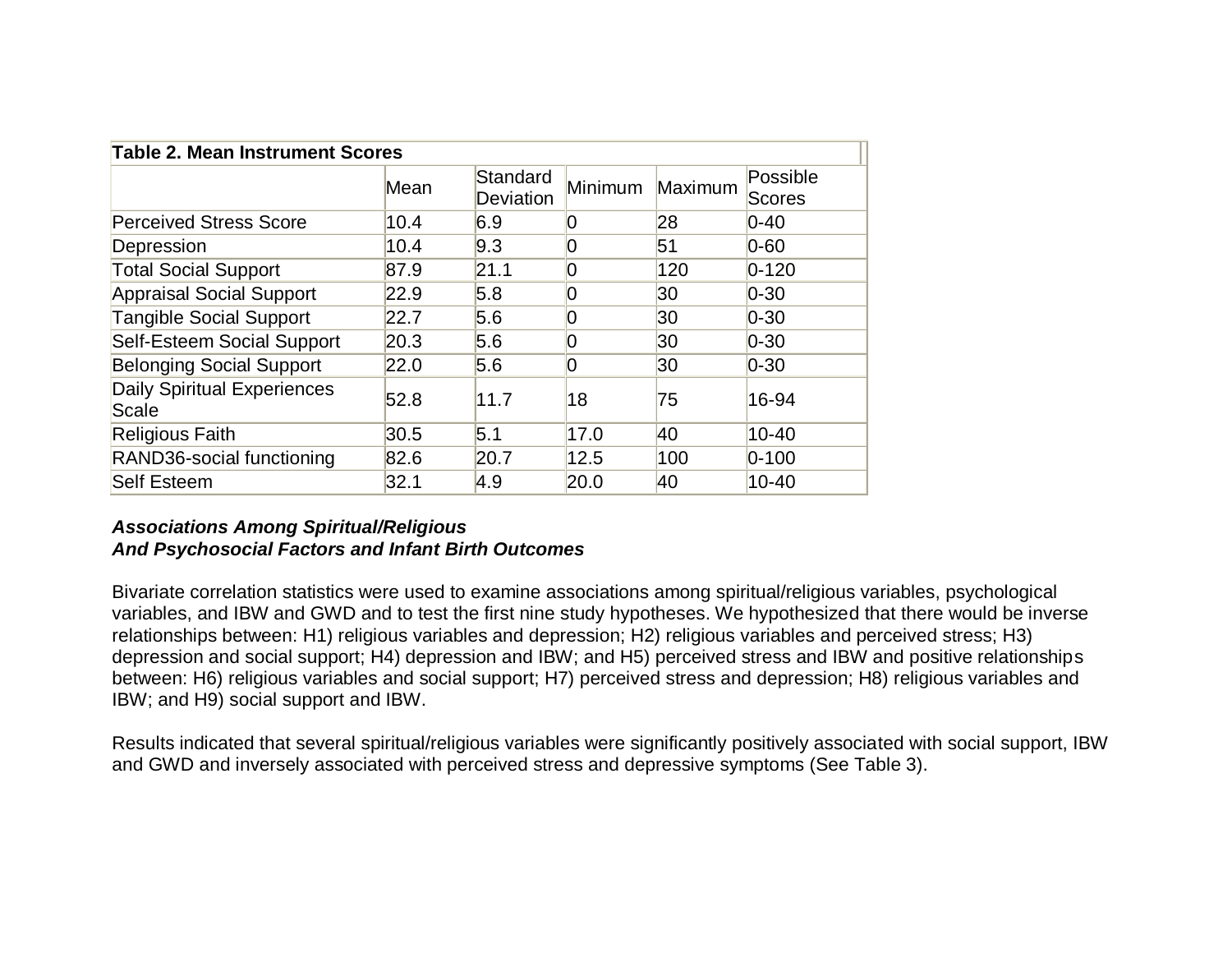| Table 3. Correlation Matrix of Spiritual/Religious, Psychosocial, and Birth Outcome Variables                      |          |           |          |          |           |          |            |        |
|--------------------------------------------------------------------------------------------------------------------|----------|-----------|----------|----------|-----------|----------|------------|--------|
| Variables                                                                                                          | 10       | 11        | 12       | 13       | 14        | 15       | 16         | 17     |
| 1. Church Attendance (0= Never)                                                                                    |          |           | $34**$   | $.31***$ | $28*$     | $.29*$   | --         |        |
| 2. Prayer $(0=$ Never)                                                                                             |          |           | $.30*$   | $.24*$   | $.34**$   | $.26*$   | <b> --</b> |        |
| 3. Mediation $(0=$ Never)                                                                                          |          | $-.25*$   |          | --       | --        | $.24*$   | $- -$      |        |
| 4. Bible Reading $(0=$ Never)                                                                                      |          |           | $.32**$  |          | $.24*$    | --       |            |        |
| 5. Religious TV/radio (0= Never)                                                                                   |          |           |          |          | --        | --       | $-.32**$   |        |
| 6. Religious Self-Rating (0=Not at all)                                                                            |          | $-.31***$ |          | $.24*$   | --        | --       | --         |        |
| 7. Spiritual Self-Rating (0=Not at all)                                                                            |          | $-.26*$   |          |          |           |          |            | $.31*$ |
| 8. Daily Spiritual Experiences Scale                                                                               | $-.33**$ | $-.30*$   | $.37**$  | $.35***$ | $.24*$    | $29*$    | --         |        |
| 9. Religious Faith                                                                                                 |          | $-.24*$   | $.32**$  | $.27*$   |           |          |            |        |
| 10. Perceived Stress                                                                                               |          | $.78**$   | $-.39**$ | $-.40**$ | $-.34***$ | $-.33**$ | l--        |        |
| 11. Depressive Symptoms                                                                                            |          |           | $-.27*$  | $-44**$  | $-.32**$  | $-.28*$  | --         |        |
| 12. Self-Esteem Social Support                                                                                     |          |           |          | $.82**$  | $.75***$  | $.78**$  | $-.25*$    |        |
| 13. Belonging Social Support                                                                                       |          |           |          |          | $.88**$   | $.89**$  | __         |        |
| 14. Tangible Social Support                                                                                        |          |           |          |          |           | $.88**$  |            |        |
| 15. Appraisal social support                                                                                       |          |           |          |          |           |          | --         |        |
| 16. IBW                                                                                                            |          |           |          |          |           |          | --         |        |
| 17. GWD                                                                                                            |          |           |          |          |           |          |            |        |
| Only significant associations reported. *<.05, **<.01; Bold= only significant associations with birth<br>outcomes. |          |           |          |          |           |          |            |        |

Results supported all of the study hypotheses, except hypotheses four and five. There were no statistically significant associations between IBW and depressive symptoms (H4) or perceived stress (H5). The first hypothesis was supported by statistically significant inverse associations between depressive symptoms and frequency of meditation (r= –.25,  $p=042$ ), self-rated religiousness (r= -.31; p=.009) and spirituality (r= -26; p=.030), daily spiritual experiences (r= -.30; p=.013), and religious faith (r= –.24; p=.046). A statistically significant inverse association between perceived stress and daily spiritual experiences ( $r = -.33$ ;  $p = .006$ ) supported the second hypothesis. Statistically significant inverse correlations between depressive symptoms and all four social support subscales supported the third hypothesis.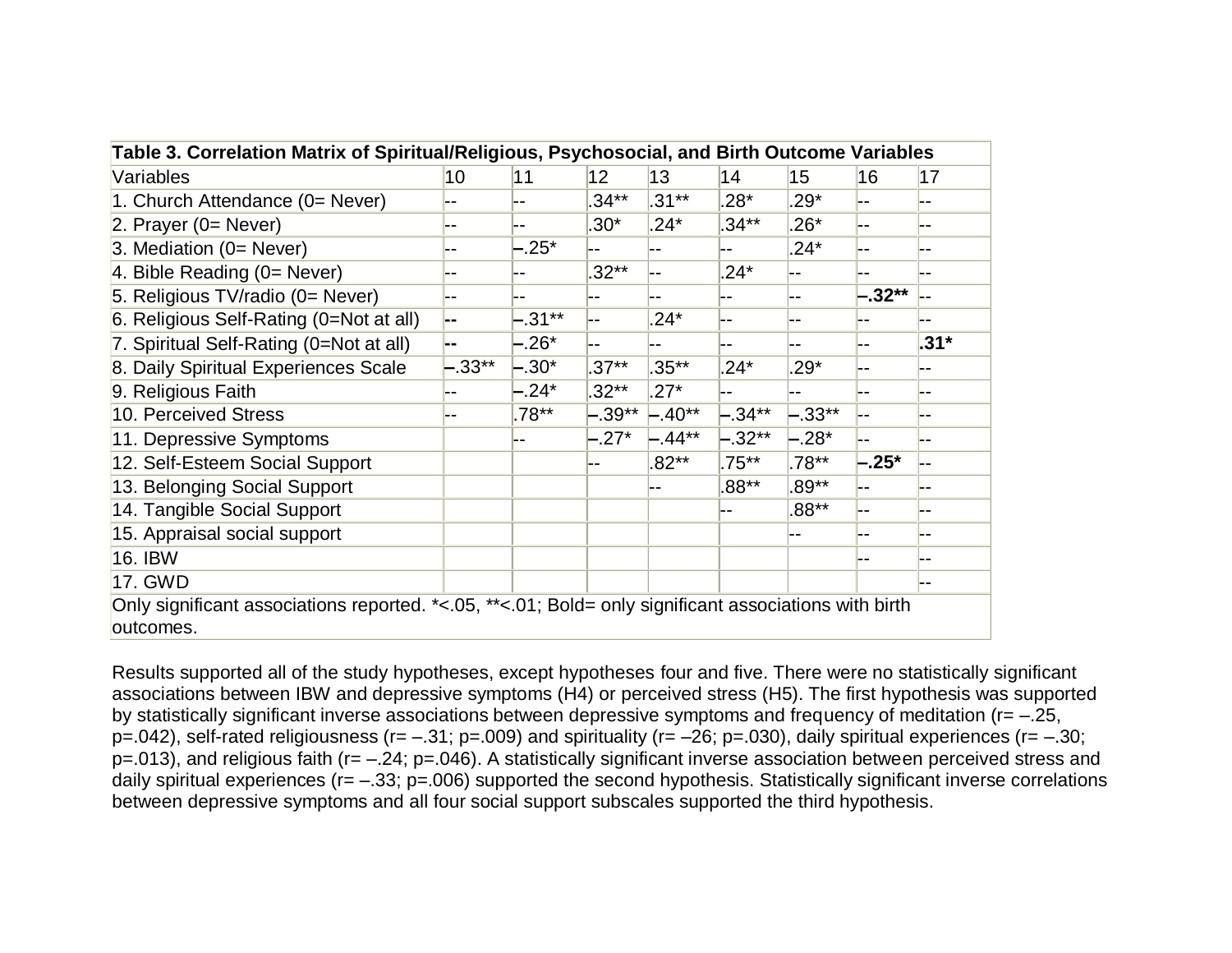Hypothesis six was supported by statistically significant positive associations between frequency of religious/church attendance and prayer and all four social support subscales. This hypothesis was also supported by statistically significant positive associations between: 1) meditation and appraisal support subscale scores (r= .24; p= .047); 2) frequency of Bible reading and self-esteem social support (r= .32; p= .008) and tangible social support (r= .24; p= .047) subscale scores; 3) self-rated religiousness and belonging social support (r= .24; p= .043); 4) DSES and all social support subscale scores and 5) religious faith and self-esteem social support (r= .32; p= .007) and belonging social support (r= .27; p= .023) subscale scores.

Hypothesis seven was supported by statistically significant positive associations between perceived stress and depressive symptoms scores (r= .77; p= .0001). Hypothesis eight was partially supported by a statistically significant association between IBW and watching or listening to religious programs on the television or radio (r= –.32; p= .009). This association, however, had an indirect relationship unlike the hypothesized positive relationship between spirituality/religiousness and IBW. It is important to note also that frequency of watching or listening to religious programs on the television or radio was also statistically, significantly inversely associated with frequency of church attendance (r= –  $.49$ ;  $p = .0001$ ).

Hypothesis nine was partially supported by a statistically significant inverse association between IBW and self-esteem social support (r= -.25; p= .044). Similarly, this association, although significant, was in a direction opposite to that initially hypothesized. This may also mean, however, that there is a significant association between needing less (and thus receiving less) self-esteem social support and delivering babies with higher IBW. Although additional analyses failed to yield a statistically significant association between self-esteem and IBW (*r*= .02; *p* = .859), these findings warrant further investigation of a direct or indirect positive association between self-esteem and IBW.

An interesting association that was found, but not hypothesized, was a statistically significant positive association between self-rated spirituality and GWD (r=.31; p=.014). Additional analyses revealed that self-rated spirituality was also significantly positively associated with all other spiritual/religious variables included in the table. This significant positive association with GWD (Beta= .29, *p=.*024) existed even after controlling for age and prenatal care (F= 3.08, *p* =.034). These findings indicate that higher self-ratings of spirituality were associated with higher GWD (or deliveries that were closer to full term).

## *Predicting Infant Birth Weight*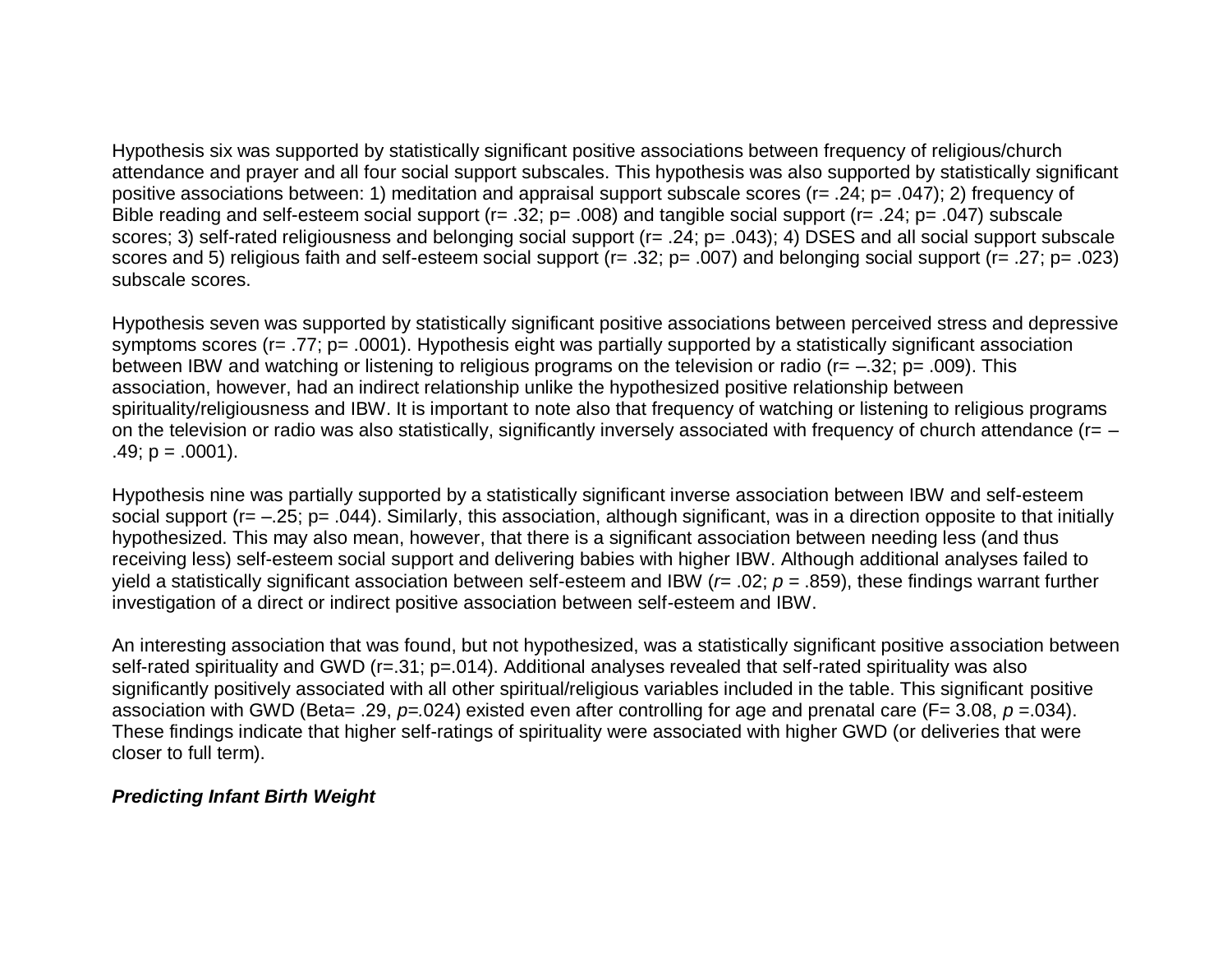We conducted hierarchical regression analyses to further examine predictors of IBW and to help determine the unique variance in IBW explained by significantly associated spiritual or religious variables while controlling for additional variables. We included sociodemographic variables that were theoretically or statistically associated with IBW in the first step of the model. We also included any health-related variables that were significantly associated with IBW in the second step of the model. Religious/spiritual variables that were significantly associated with IBW were entered in the last step of the model. Table 4 provides results of bivariate correlation analyses of statistical and theoretical covariates of IBW. For this analysis, only the social functioning subscale of HRQOL was used as a covariate since it was the only subscale score significantly associated with IBW.

| Table 4. Potential and Theoretical Covariates of IBW |                           |  |  |
|------------------------------------------------------|---------------------------|--|--|
| <b>Variables</b>                                     | <b>IBW</b>                |  |  |
|                                                      | $r(p \text{ value})$      |  |  |
| Age                                                  | $-.02$ (.887)             |  |  |
| Education (0= less than high school)                 | $-.10$ (.427)             |  |  |
| Employment status (0=Unemployed)                     | $-.04$ (.727)             |  |  |
| Income                                               | $-.13$ (.300)             |  |  |
| Country of Origin (Mexico)                           | $-.18$ (.157)             |  |  |
| Time in the US                                       | $-.09$ (.467)             |  |  |
| Relationship status (0=currently not in one)         | $.26$ (.038)**            |  |  |
| Prenatal care (0=none)                               | $-.20$ (.120)             |  |  |
| Smoking (Never)                                      | $-.10$ (.414)             |  |  |
| Religious TV/radio (0= Never)                        | $.32$ $(.010)^*$          |  |  |
| Self-esteem social support                           | – .25 (.044)              |  |  |
| <b>HRQOL</b> social functioning                      | $.25$ (.044) <sup>*</sup> |  |  |

Results supported hypothesis ten (that R/S variables would help explain unique variance in IBW) and indicated that the overall model including all three steps was statistically significant ( $F = 2.17$ ,  $p = 0.028$ ). Based on model fit statistics (R2, Adjusted R2, F, and F Change) the 3-step model provided the best fit for the data (see Table 5). The addition of the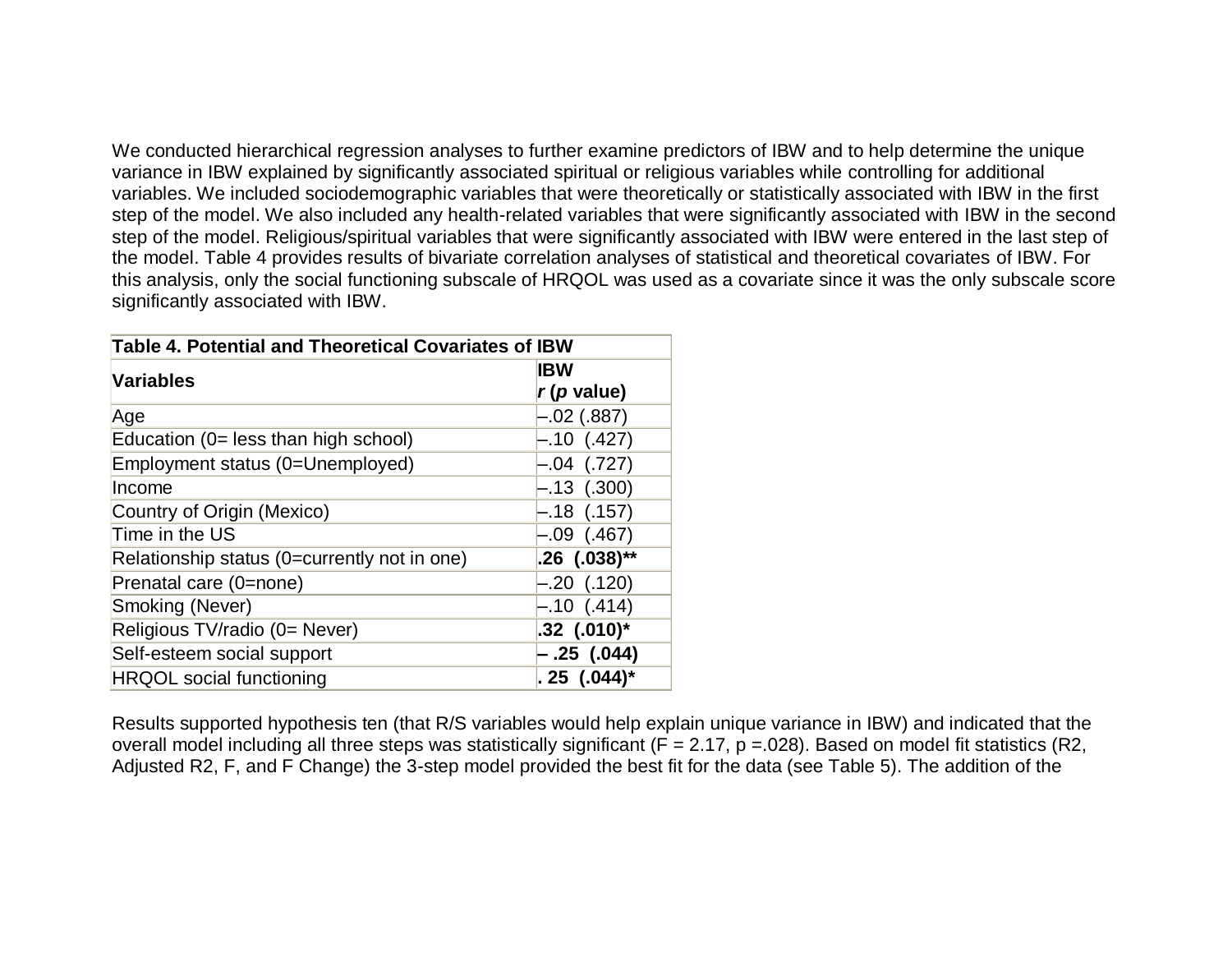frequency of watching/listening to religious programs on television/radio at the final step in separate regression models accounted for a significant increase in the variance explained in IBW.

| Block   | Independent Variable            | βa      | p<br>value | R <sub>2</sub> | $\triangle R2$ | <b>Adjusted R2</b> |
|---------|---------------------------------|---------|------------|----------------|----------------|--------------------|
| Block 1 |                                 |         | 329        | .167           | .167           | .025               |
|         | Age                             | .003    | .983       |                |                |                    |
|         | Education                       | -.08    | 558        |                |                |                    |
|         | <b>Employment status</b>        | .04     | .749       |                |                |                    |
|         | Income                          | $-27$   | .069       |                |                |                    |
|         | <b>Relationship status</b>      | .39     | .017       |                |                |                    |
|         | Country of origin               | .05     | .733       |                |                |                    |
|         | Time in US                      | .13     | .319       |                |                |                    |
|         | Smoking                         | .004    | .975       |                |                |                    |
|         | <b>Prenatal care</b>            | -.23    | .062       |                |                |                    |
| Block 2 |                                 |         | .260       | .217           | .050           | .048               |
|         | Self-esteem social support      | $-.18$  | .181       |                |                |                    |
|         | <b>HRQOL</b> social functioning | .02     | .875       |                |                |                    |
| Block 3 |                                 |         | .028       | .343           | .126           | .185               |
|         |                                 |         |            |                |                |                    |
|         | Watching/Listening religious    |         |            |                |                |                    |
|         | TV/radio                        | $-0.39$ | .003       |                |                |                    |

Overall, the results indicated that in this sample of Latina mothers relationship status and the frequency of watching or listening to religious TV or radio were the only significant predictors of IBW. It is important to note, that the frequency of watching or listening to religious TV or radio accounted for a significant amount of variance in IBW, above and beyond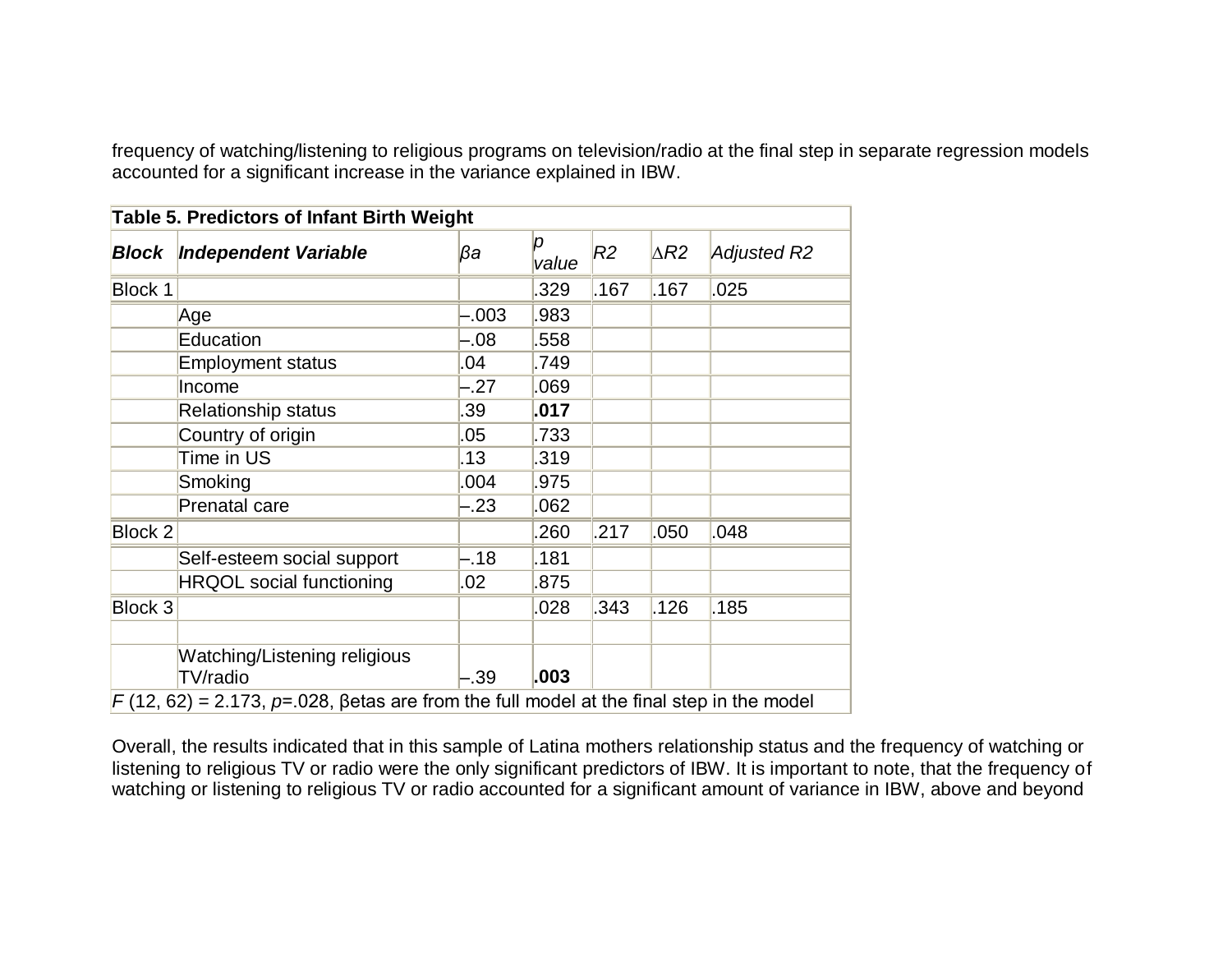that explained by socio-demographic variables, smoking history, prenatal care, self-esteem social support, and HRQOL social functioning. The total variance in IBW accounted for by the full model with religious TV/radio was 34.3%, with religious TV/radio accounting for 12.6% specific unique variance. In this sample, lower frequency of religious TV/radio was a significant predictor of higher IBW (beta  $= -.39$ ,  $p = .003$ ). Relationship status was also a significant predictor of IBW (beta= .39, *p* = .017) such that being in a relationship during the pregnancy was associated with higher IBW.

#### **Discussion**

This study examined the associations among maternal spiritual/religious variables, demographic and psychosocial factors and infant birth outcomes. The findings demonstrate that this small sample of predominantly immigrant (Mexican-origin) Latina mothers had favorable infant birth outcomes, such that there were no LBW infants or preterm births, and favorable health-related outcomes. This finding is consistent with the literature on the Latina Paradox, that despite their socioeconomic disadvantages, Latina immigrants have favorable birth outcomes.**[6,7](http://snrs.org/publications/SOJNR_articles2/n)** The absence of delivery of LBW or preterm infants among women in our sample may reflect a number of factors, including their spiritual and social resources and their overall physical and emotional health. The finding may also indicate that healthier women may have volunteered to participate in our study compared to less healthy women or women with pregnancy-related health issues.

Generally, women in the study reported fairly low depressive symptoms and perceived stress scores and moderate to high self-esteem, social support, spirituality and religious faith scores. Majority of the women self-identified as being religious or spiritual people and ascribed to a Christianity-oriented religion. Despite having a predominantly Christian sample, the religious activities varied and majority of the women in our sample engaged more often in public religious activities, such as church attendance and private religious activities, including prayer and meditation. Women engaged less frequently in private religious activities such as Bible reading and watching or listening to religious TV or radio. These findings are consistent with the conceptual frame of Mujerista Theology in which Diaz27 emphasizes that spirituality is deeply threaded throughout the lives of Latina women.

There were a number of important associations identified within this predominantly Christian, socially connected (and supported) sample of Latina mothers that also impacted their birth outcomes. Firstly, higher or more frequent spirituality or religiosity was significantly associated with lower reported perceived stress and depressive symptoms and with higher reported social support, IBW and GWD. Secondly, higher reported social support (all types) was also associated with lower depressive symptoms. A finding that was not consistent with the literature or our expectations was the association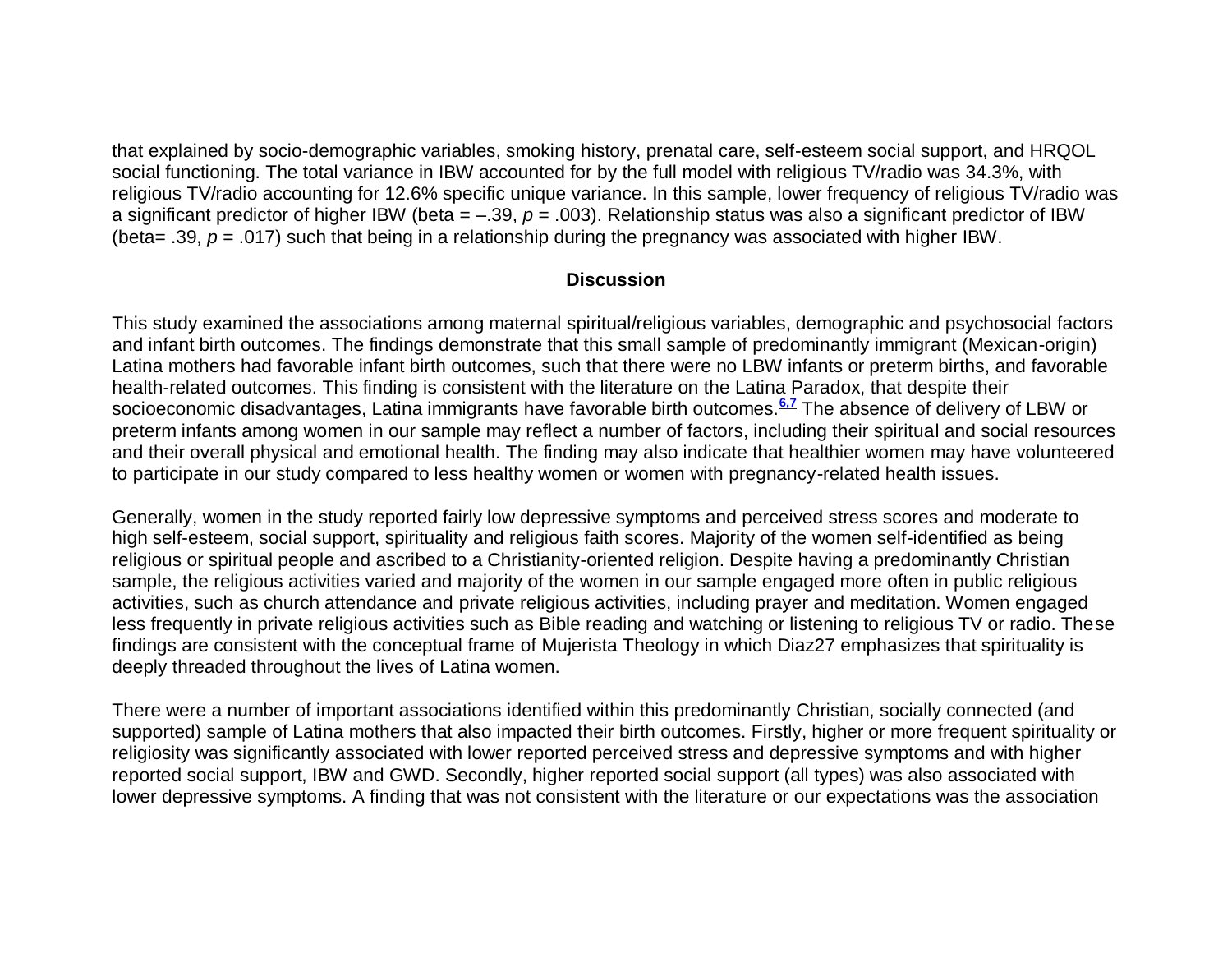between higher (perceived) self-esteem social support and lower IBW. This finding might reflect the indirect association between lower IBW and the fragility of women with a greater perceived need and, therefore receipt of this type of selfesteem related support. It is important to note, however, that although there was a significant association between selfesteem and self-esteem social support there were no significant direct associations between self-esteem and IBW.

These findings and the regression results provided support for the Latina paradox of favorable birth outcomes among Latina mothers despite being economically disadvantaged. Although majority of our sample had low educational levels, low household annual incomes, and were unemployed, they still all had good birth outcomes. In our sample, regardless of PNC and various socioeconomic and socio-health-related (social support and social functioning HRQOL) factors, religiousness (religious TV or radio) and being in a relationship during pregnancy were the only significant predictors of IBW. Religiousness also helped to explain a significant amount of unique variance in IBW. A similar, but surprising finding was the significant association between higher self-rated spirituality and higher GWD, despite age or PNC. In light of the significant, seemingly beneficial associations observed in our sample between spirituality and stress, depressive symptoms, and social support, this finding, consistent with other findings 8, 9 may indicate that spirituality has a protective effect in helping to prevent premature deliveries by fostering social support and better mental health.

Given the significance of religiosity/spirituality and the variety of spiritual and religious scales and items used in this study (Daily Spiritual Experiences Scales, Religious Faith Questionnaire, and Brief Multidimensional Measure of Religiousness/Spirituality Scale items) it is important to note that multicollinearity among these variables was not an issue. The correlations between DSES scores, RF scores, and BMMRS items indicated that there was no mulitcollinearity (*r* > .70). Furthermore, multicollinearity diagnostics indicated that no multicollinearity existed among the religious or spiritual variables or items included in the regression analyses. Although many of the variables or items measured spirituality and religiousness it is also important to note that there was no gross overlap in conceptualization of these variables since each scale and item measured a different dimension. For example, the DSES specifically measured an individual's daily spiritual experiences and perceived perception about their closeness to God or a higher power, whereas the RF specifically asked about the role and importance of a person's religious faith and BMMRS items asked about frequency of participants' public and private religious behavior.

Limitations of this study include use of self-report measures and a small sample size. Use of self-report is limited by recall bias, especially for birth outcomes. However, to address this issue, if women were unsure of their birth outcome data, their medical records were reviewed to enhance accuracy. The small sample size was due to a variety of factors. Though we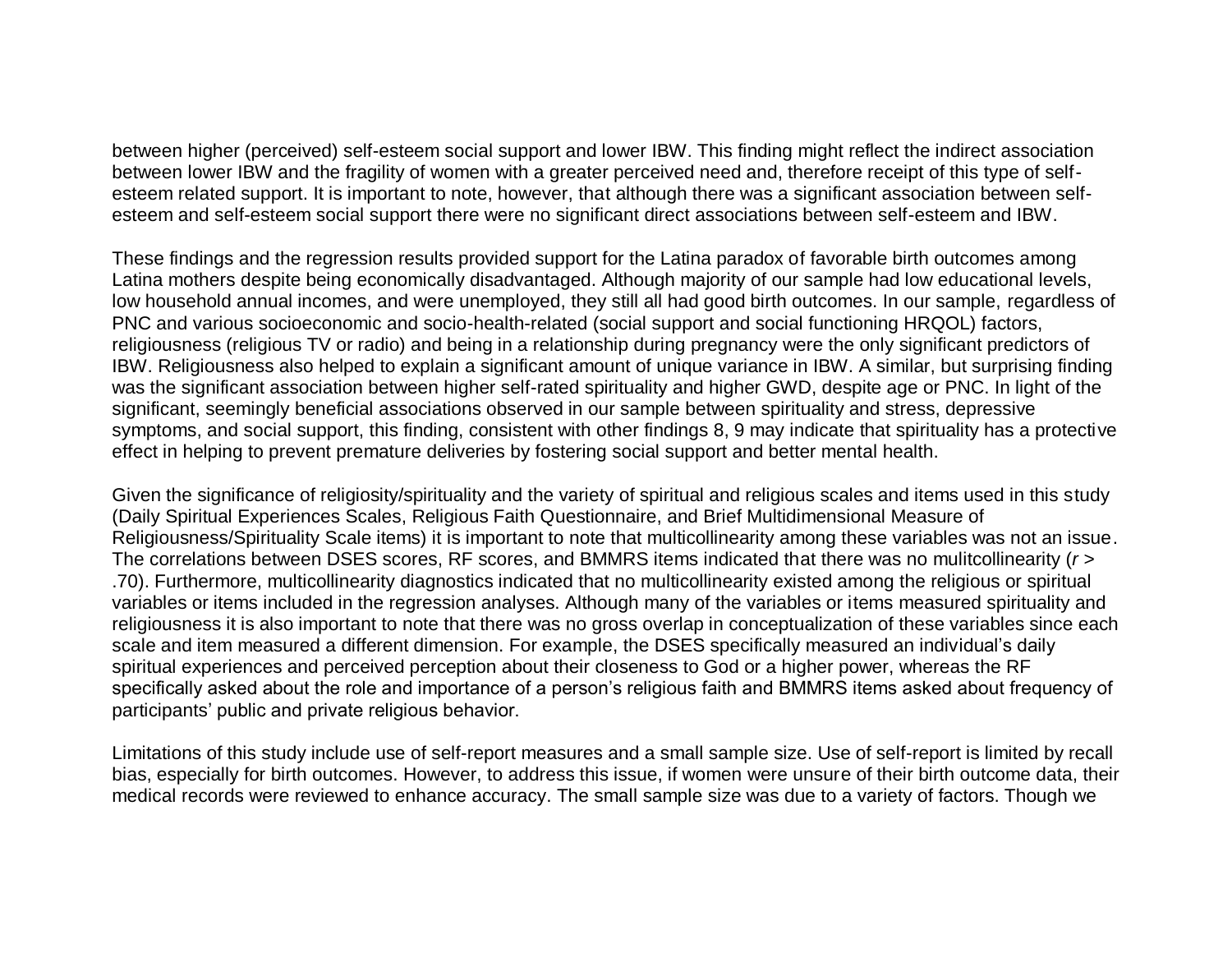were able to advertise to many possible participants, many women were not inclined to participate due a reported to lack of time and possible fear of exposure and deportation. Such fears are common among Latino immigrants and contribute to their efforts to remain anonymous within the greater society.**[43](http://snrs.org/publications/SOJNR_articles2/n)** Immigrants may live in relatively insular and isolated communities that are not accessible to those outside the community.

The study did not include questions regarding participants' legal status in this country; however, the recruitment clinics were located in areas where many Latino immigrants reside and primarily served Latina clients. Therefore, many of the women who received care at these clinics may have been undocumented. As a result, many women may have been hesitant to share their information with an unfamiliar person and so may not be readily inclined to enroll in such a study. Another reason for the small sample size was loss of participants to follow-up. Over the course of the study, some participants changed their places of residence and phone numbers, making it difficult to conduct subsequent interviews. We did not include data from participants who did not complete both a baseline and postpartum follow-up interview or if there was crucial missing data for key study variables. For these reasons, our sample size was small, especially for a number of outcome variables examined. Based on power analysis, however, our sample size was sufficient enough to test our hypotheses and to achieve 87% power in our regression analyses.

#### **Conclusions and Implications for Nursing Practice**

This study identified spiritual, religious, and psychosocial factors associated with infant birth outcomes that could be used to help explain the Latina Paradox. The findings of this study can be used to conduct larger longitudinal studies with this population, inform intervention development and testing, and influence nursing and PNC practice. Consistent with Mujerista Theology, this study highlighted the importance of spirituality and religiousness in the lives of the predominantly Christian Latina women in our sample. Therefore, it is important for nurses to assess the spiritual needs of their patients, including Latinas, and to consider the role that spirituality might play in their health and healthcare.**[44](http://snrs.org/publications/SOJNR_articles2/n)** This information can help nurses and other health care providers to collaborate with spiritual care practitioners and mental health providers, as necessary, in order to coordinate a multidisciplinary approach to individualized patient care for these women that may include aspects of spirituality, as appropriate.**[44](http://snrs.org/publications/SOJNR_articles2/n)**

In addition to assessing their clients' spiritual needs, nurses could inform their clients of local resources available to the Latino community. By providing clients with a list of resources and organizations, both religious and non-religious, that offer services to the Latino community, nurses could help their clients find social and spiritual outlets. Nurses could also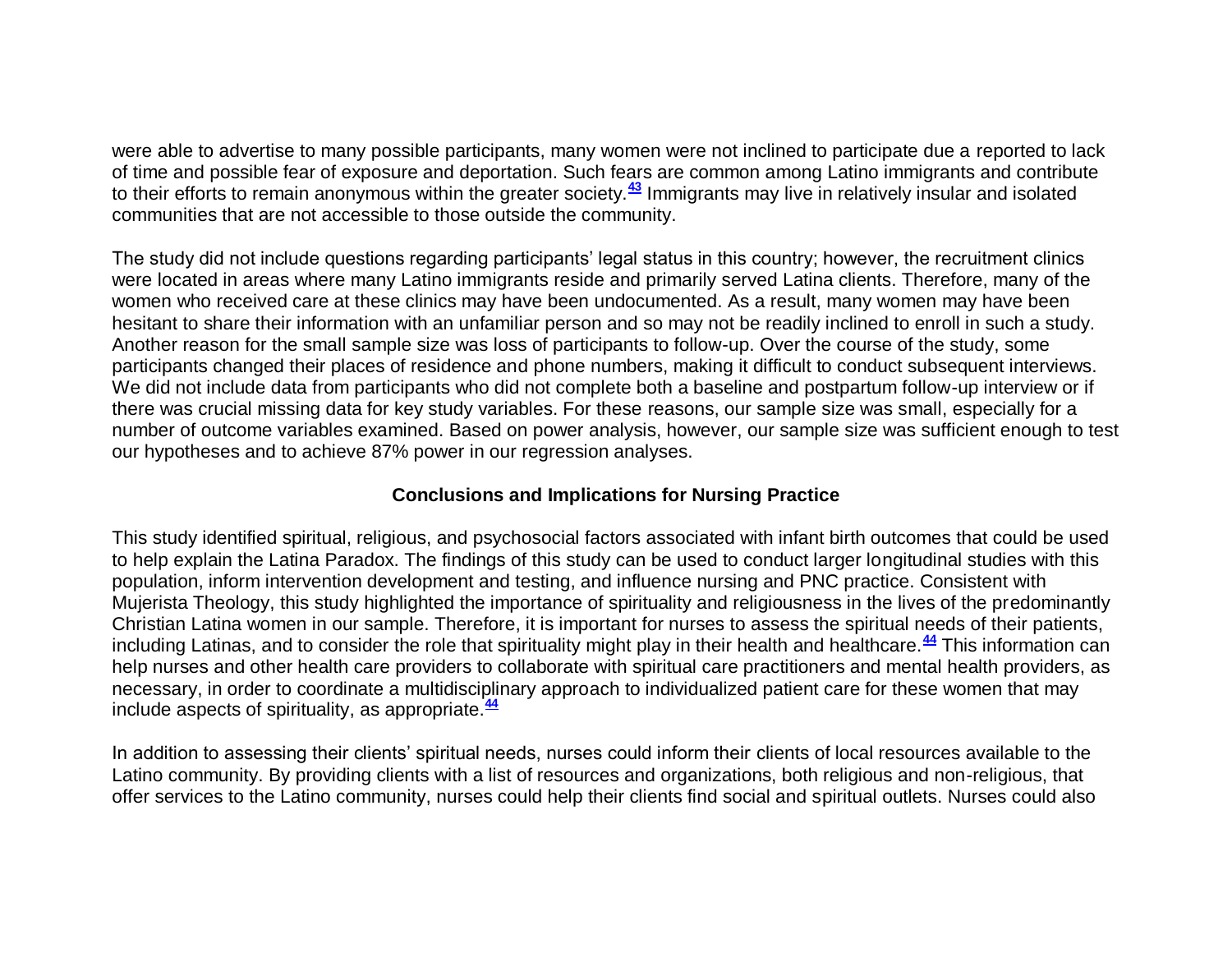partner with such groups to create health activities or education classes that could be integrated into the groups' existing activities. In this way, the participants' involvement could result in improvements in their spiritual, emotional and physical health.

#### *References*

- 1. U.S. Department of Health & Human Services (2000). *Healthy people 2010: Understanding and improving Health.*  2nd ed. Washington, DC: U. S. Government Printing Office.
- 2. United Nations. ( 2006). *The millennium development goals report.* New York: United Nations Department of Economic and Social Affairs.
- 3. Mathews, T. J, & MacDorman, M. F. (2005). Infant mortality statistics from the 2005 period linked birth/infant death data set. *National vital statistics reports. 57 (2).* Hyattsville, MD: National Center for Health Statistics.
- 4. James, S. A. (1993). Racial and ethnic differences in infant mortality and low birth weight. A psychosocial critique. *Annals of Epidemiology, 3*, 130-136.
- 5. Zuvekas A., Wells, B.L., & Lefkowitz, B. (2000). Mexican-American infant mortality rate: Implications for public policy. *Journal of Health Care for the Poor Underserved, 11*, 243-257.
- 6. Hessol, N. A., & Fuentes-Afflick, E. (2000). The perinatal advantage of Mexican-origin Latina women. *Annals of Epidemiology, 10, 516*-523.
- 7. McGlade, M. S., Saha, S., & Dahlstrom, M.E . (2004). The Latina paradox: An opportunity for restructuring prenatal care delivery. *American Journal of Public Health, 94,* 2062-2065.
- 8. Page, R. L. (2004). Positive pregnancy outcomes in Mexican immigrants: What can we learn? *Journal of Obstetric, Gynecologic, and Neonatal Nursing, 33,* 783-790.
- 9. Magaña, A., Clark, N.M. (1995). Examining a paradox: does religiosity contribute to positive birth outcomes in Mexican American populations? *Health Education Quarterly, 22*, 96-109.
- 10.Reagan, P. B., & Salsberry, P. J. (2005). Race and ethnic differences in determinants of preterm birth in the USA: Broadening the social context. *Social Science and Medicine, 60,* 2217-2228.
- 11.Brown, H. L, Chireau, M. V., Jallah, Y ., & Howard, D. (2007).The Hispanic paradox: An investigation of racial disparity in pregnancy outcomes at a tertiary-care medical center. *American Journal of Obstetrics and Gynecology, 197(197),* e1-197.e9.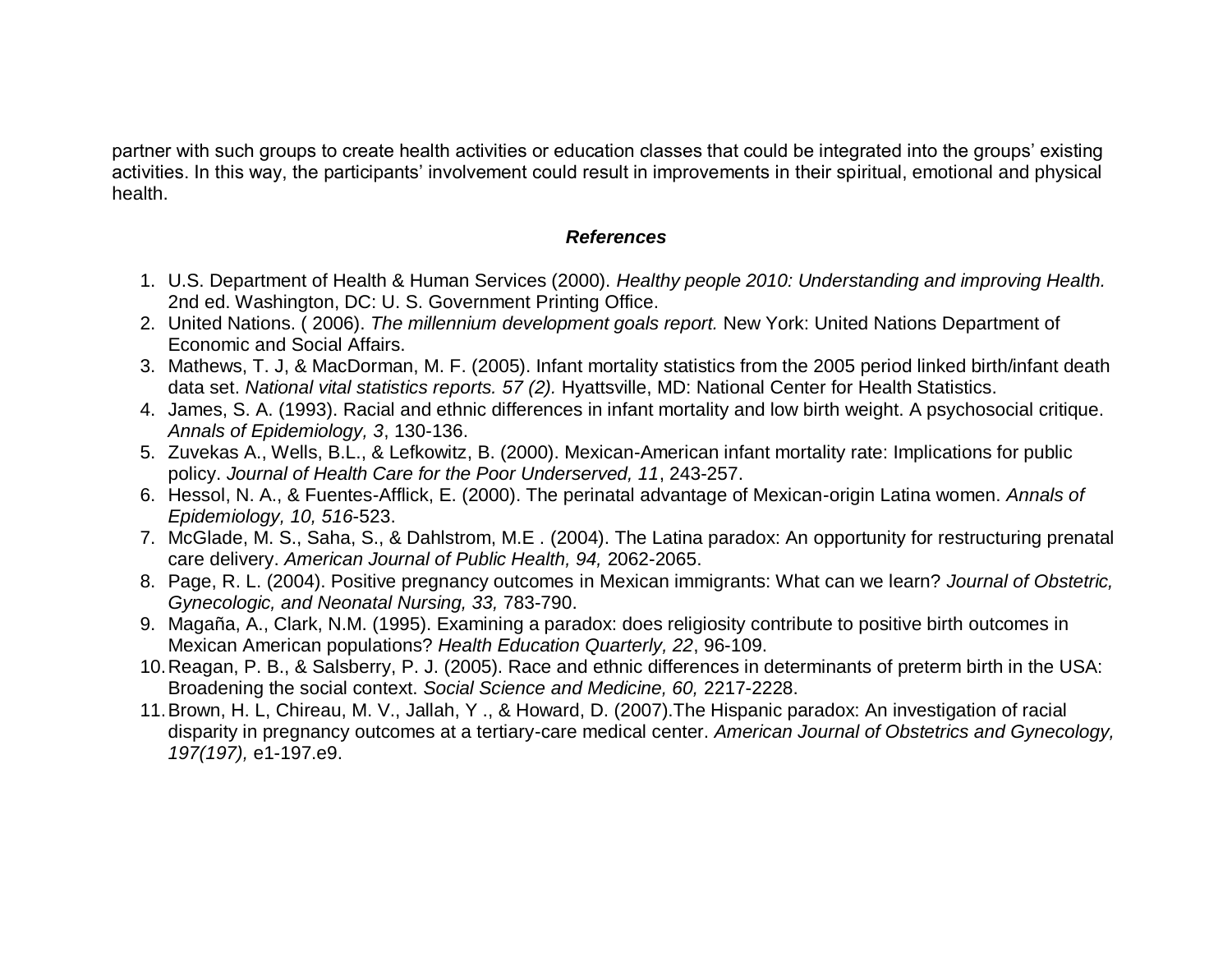- 12.Auger, N., Luo, Z.C., Platt, R. W., & Daniel, M. (2008). Do mother's education and foreign born status interact to influence birth outcomes? Clarifying the epidemiological paradox and the healthy migrant effect. *Journal of Epidemiology & Community Health, 62 (5),* 402-9.
- 13.Wingate, M. S., Alexander, G. R. (2006). The healthy migrant theory: Variations in pregnancy outcomes among US-born migrants. *Social Science & Medicine*, 62(2), 491-8.
- 14.Landale, N. S., Oropesa R. S., & Gorman B. K. (2000). Migration and infant death: Assimilation or selective migration among Puerto Ricans? *American Sociological Review, 65,* 888–909.
- 15.Vega, W. A., & Kolody, B. (1985). The meaning of social support and the mediation of stress across cultures. In W. A. Vega & M. R., Eds., *Miranda stress and Hispanic mental health: Relating research to service delivery*, (pp. 48– 75). Rockville, MD: U. S. Department of Health & Human Services.
- 16.Fleuriet, K. J. (2009). Problems in the Latina paradox: Measuring social support for pregnant immigrant women from Mexico. *Anthropology & Medicine, 16(1),* 49-59
- 17.Harley, K., & Eskenazi, B. (2006). Time in the United States, social support and health behaviors during pregnancy among women of Mexican descent. *Social Science & Medicine,* 62, 3048–61.
- 18.Evans, J., Heron, J., Patel, R. R., & Wiles, N. (2007). Depressive symptoms during pregnancy and low birth weight at term. *British Journal of Psychiatry, 191*, 84-85.
- 19.Vega, J., Sáez, G., Smith, M., Agurto, M., & Morris, N. M. (1993). Risk factors for low birth weight and intrauterine growth retardation in Santiago, Chile. *Revista Médica de Chile, 121,* 1210-1219.
- 20.Horta, B. L., Victora, C. G., Menezes, A. M., Halpern, R., & Barros, F. C. (1997). Low birth weight, preterm births and intrauterine growth retardation in relation to maternal smoking. *Pedeatric and Perinatal Epidemiology, 11,* 140- 151.
- 21.Dominguez, T. P. (2008). Race, racism, and racial disparities in adverse birth outcomes. *Clinical Obstetrics and Gynecology,51(2),* 360-370.
- 22.Acevedo-Garcia, D., Soobader, M. J., & Berkman, L. F. (2005). The differential effect of foreign-born status on low birth weight by race/ethnicity and education. *Pediatrics, 115*, 20-30.
- 23.Collins, J. W., & Shay, D. K. (1994). Prevalence of low birth weight among Hispanic infants with United States-born and foreign-born mothers: the effect of urban poverty. *American Journal of Epidemiology, 139*, 184-192.
- 24.Isasi-Diaz, A. M. (1996). *Mujerista theology: A theology for the twenty-first century.* Maryknoll, NY: Orbis Books
- 25.Isasi-Diaz, A. M., & Segovia, F. F. (1996). *Hispanic/Latino theology: Challenge and promise.* Minneapolis, MN : Fortress Press.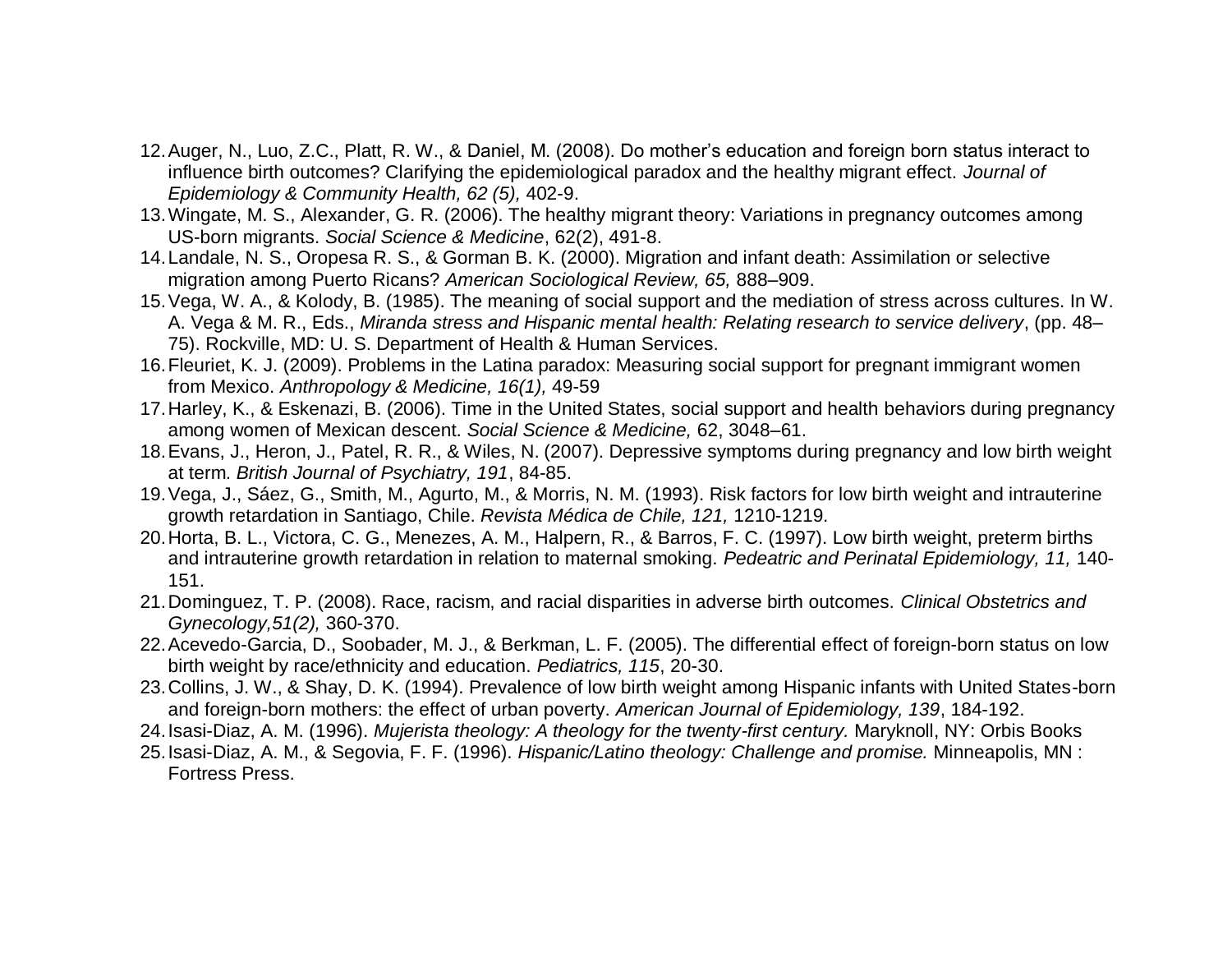- 26.Underwood, L. G., & Teresi, J. A. (2002). The Daily Spiritual Experience Scale: Development, theoretical description, reliability, exploratory factor analysis, and preliminary construct validity using health-related data. *Annals of Behavioral Medicine, 24(1),* 22-33.
- 27.Abeles, R., Ellison, C., George, L., Idler, E., Krause, N., Levin, J., Orey, M., Pargament, K., Powell, L., Underwood, L., & Williams, D., Fetzer Institute. (1999).*Multidimensional measurement of religiousness/ spirituality for use in health research: a report of the Fetzer Institute/National Institute on Aging Working Group.* Kalamazoo, MI: Fetzer Institute.
- 28.Plante, T. G., & Boccaccini, M. (1997). The Santa Clara Strength of Religious Faith Questionnaire. *Pastoral Psychology, 45,* 375-387.
- 29.Cohen, S., Kamarck, T., & Mermelstein, R. (1983). A global measure of perceived stress*. Journal of Health and Social Behavior, 24*, 386-396.
- 30.Cohen, S., Kamarck, T., & Mermelstein, R. (1983). A global measure of perceived stress. *Journal of Health and Social Behavior, 24,* 385-396.
- 31.Cohen, S. , & Williamson, G. M. (1988). Perceived stress in a probability sample of the United States. In S. Spacapan & S. Oskamp (Eds.), *The social psychology of health.* Newbury Park, CA: Sage.
- 32.Radloff, .S. (1977). The CES-D scale: A self-report depression scale for research in the general population. *Applied Psychological Measurement*, *1(3),* 385-401.
- 33.Comstock, G. W. , & Helsing, K. J. (1976). Symptoms of depression in two communities. *Psychological Medicine,*  6, 551-563.
- 34.Hall, L. A., Gurley, D. H., Sachs, B., & Kryscio, R.J. (1991). Psychsocial predictors of maternal depressive symptoms, parenting attitudes, and child behavior in single-parent families. *Nursing Research, 40,* 214-220.
- 35.Weissman, M. M., Sholomskas, D., Pottenger, M. Prusoff, B. A., & Locke, B. Z. (1977). Assessing depressive symptoms in five psychiatric populations: A validation study. *American Journal of Epidemiology, 106,* 203-214.
- 36.Amaro, H., Zuckerman, B. ,& Cabral, H. (1989). Drug use among adolescent mothers: Profile of risk. *Pediatrics, 84,* 144-151.
- 37.Colletta, N. D. (1983). At risk for depression: A study of young mothers. *Journal of Genetic Psychology, 142,* 301- 310.
- 38.Myers, J. K. ,& Weissman, M. M. (1980). Use of a self-report symptom scale to detect depression in a community sample. *American Journal of Psychiatry, 137,* 1081-1084.
- 39.Weissman, M. M., Sholomskas, D., Pottenger, M. Prusoff, B. A., & Locke, B. Z. (1977). Assessing depressive symptoms in five psychiatric populations: A validation study. *American Journal of Epidemiology, 106,* 203-214.